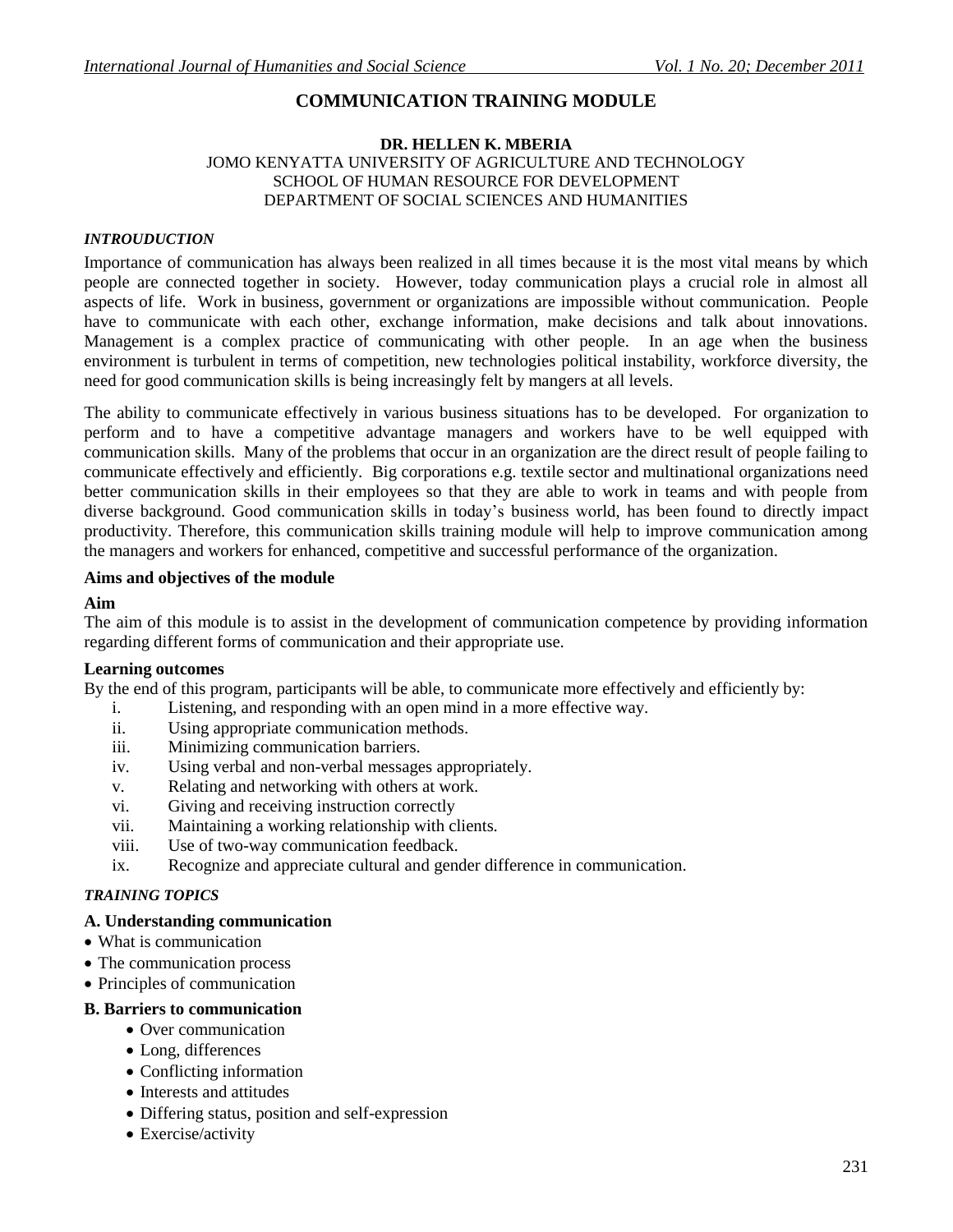# **C. Listening skills**

- Difference between listening and leaving.
- Types of listening
- Why you need good listening skills
- Good listening practices.

# **D. Providing feedback**

- Giving feedback
- Characteristics of good feedback
- $\triangleright$  Activity

# **E. Non-verbal communication**

- Types
- Functions
- Characteristics
- $\triangleright$  Activity

# **F. Giving and receiving instructions**

- Give clear instructions \
- Use a structured approach
- Receive and follow instructions
- $\triangleright$  Activity

# **G. Oral Communication**

- Face to face
- Conducting meetings

# **H. Adapting to differences: Personality, Culture, and Gender**

# *TEACHING METHODOLOGIES*

- Lectures
- Group discussions and reporting
- Group activities (These activities can be done before , during or after the presentation of the topic)

## *INSTRUCTIONAL MATERIAL*

- *LCD*
	- Laptops
	- Note books, etc

## **Understanding Communication at workplace**

## **Learning outcomes**

- To understand the process necessary for effective communication.
- To identify barriers and situations that can inhibit effective communication
- To identify and use techniques of active listening.

## **Definition**

Communication is the act of being understood.

Communication is a process, which involves sharing of information between people through a continuous activity of speaking listening, and understanding.

## **Or**

It is the giving receiving, or exchange of information opinions or ideas by writings, verbally, non-verbally visual means, or any combination of the three, so that the material communicated is completely understood by everyone concerned.

## **Importance of communication**

Many writers have identified the advantages of good communication:

- 1. Leads to personal effectiveness.
- 2. Helps to network with people.
- 3. Influences motivation for enhanced performance.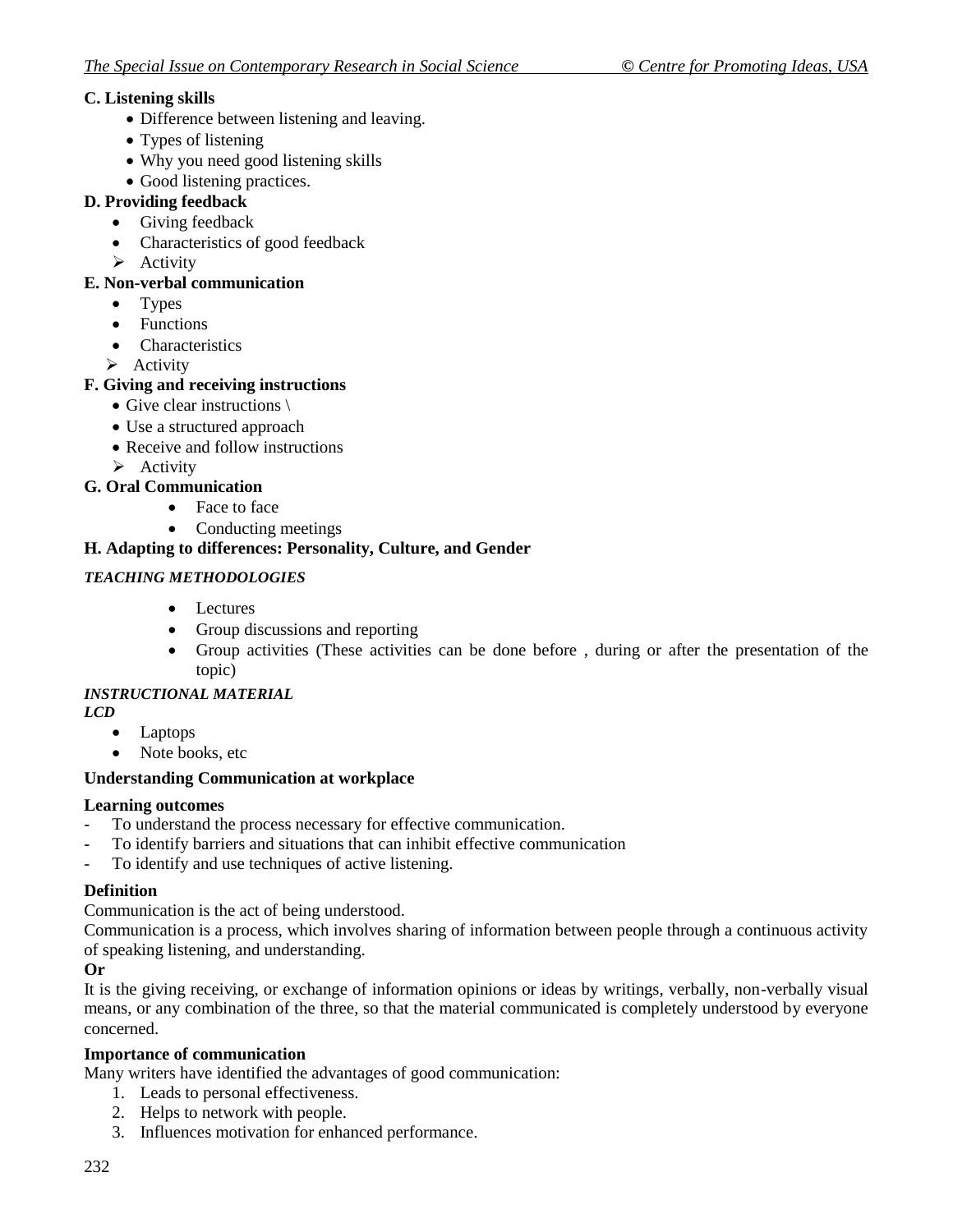- 4. Builds better understanding between boss and subordinates.
- 5. Creates better interpersonal relations.
- 6. Increases listening ability.

All these benefits cannot be automatically achieved. One can understand the complex nature of communication by examining the factors that make communication a dynamic process.

### **The communication process**

The word process indicates that it is an activity that is connected with a series of steps that are deliberately undertaken to reach a goal. A communication process comprises the following elements:



## **What is involved in the communication process**?

The steps involved in this process are:

**1. Idea:** Information exists in the mind of the sender (who is the source). This can be a concept, idea, information, or feelings.

**2. Encoding:** The source initiates a message by encoding the idea (or a thought) in words or symbols and sends it to a receiver. The message is the actual physical product from the source encoding. When we speak, the speech is the message. When we write, the writing is the message. When we gesture, the movements of our arms and the expressions of our faces are the message.

**3. The Channel:** The channel in the communication process is the medium that the sender uses to transmit the message to the receiver. Care needs to be exercised in selecting the most effective channel for each message. Even though both an oral and a written medium may be appropriate to transmit a particular message, one medium may be more effective than the other. To illustrate, let's assume that an individual desires an immediate reply to a question. Although the message could be in either an oral or a written form, the oral medium most likely will be more effective because of the immediacy, if required. In selecting an appropriate channel, the sender must assess the following factors, as the situation demands:

-need for immediate transmission of message, (Fax instead of letter)

-need for immediate feedback, (Phone instead of fax)

-need for permanent record of the message, (Written rather than oral)

-degree of negotiation and persuasion required, (Personal meeting – face-to face)

-the destination of the message, and (Far flung area – letter only)

-the nature of the content of the message. (Has to be a contract –written)

In addition, the sender should take into consideration his/her skill in using each of the alternative

channels, as well as the receiver"s skill in using each of the channels.

Communication rarely takes place over only one channel; two or three even four channels are normally used simultaneously.

**Example:** in face-to-face interactions, we speak and listen but we also gesture and receive these signals visually.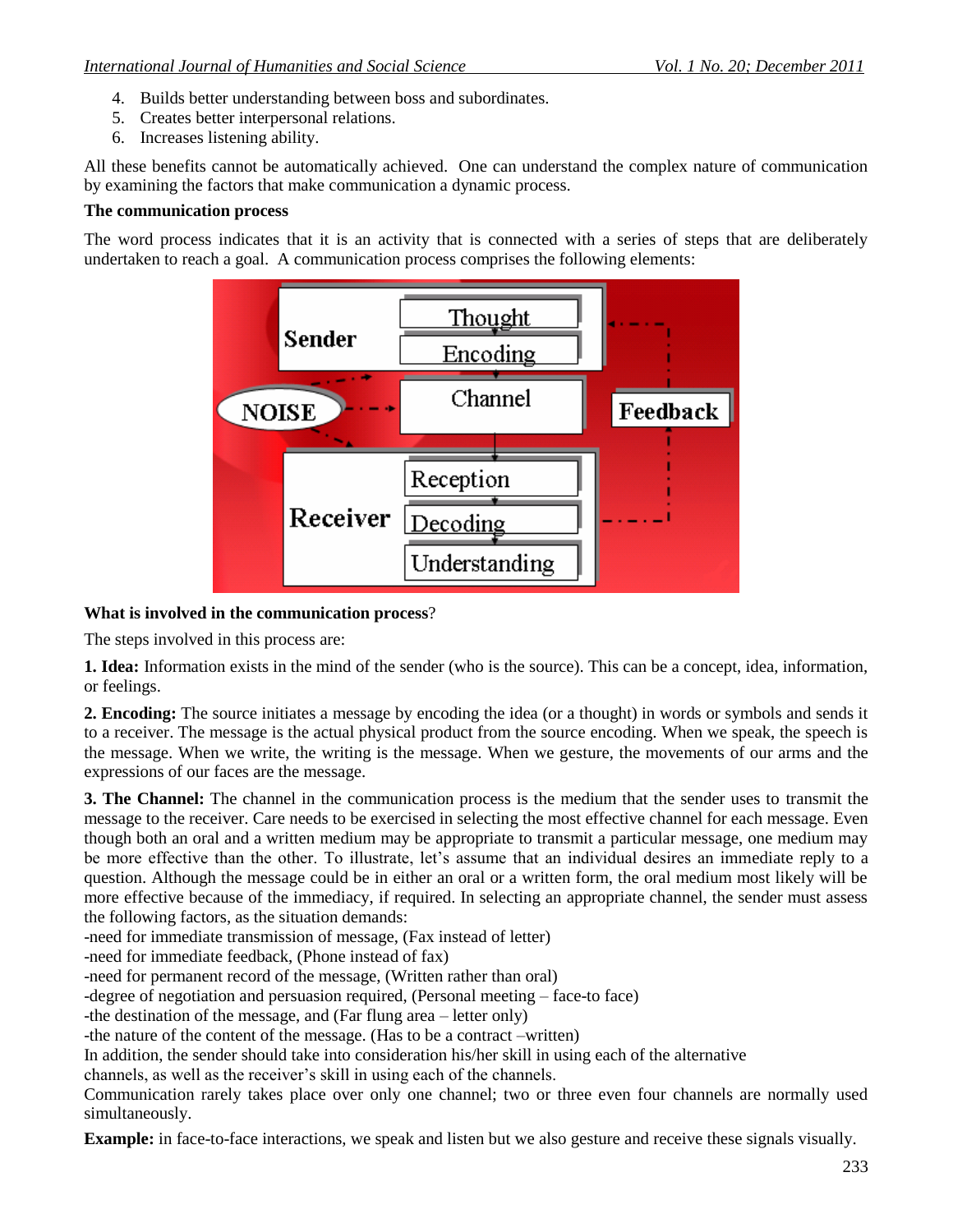**4. Decoding:** It is the act of understanding messages (words or symbols). This is known as Decoding.When the sound waves are translated into ideas, we are taking them out of the code they are in, hence decoding. Thus, listeners and readers are often regarded as Decoders.

During the transmitting of the message, two processes will be received by the receiver. Content and Context.

**Content** is the actual words or symbols of the message which is known as *language* – i.e. spoken and written words combined into phrases that make grammatical and semantic (meaning) sense. We all use and interpret the meanings of words differently, so even simple messages can be misunderstood (Are yougoing to give me or not?). And many words have different meanings to confuse the issue even more (You are smart.).

**Context** is the environment in which communication takes place. It can be formal or informal. The circumstances surrounding the communication also make up the context.

Remember: A message is never communicated unless it is understood by the receiver.

Question arises then, how do you know a message has been properly received?

**5. Feedback:** By two-way communication or feedback. This feedback will tell the sender that the receiver understood the message, its level of importance, and what must be done with it.

So the feedback loop is the final link in the communication process. Feedback is the check on how successful we have been, in transferring our messages as originally intended. It determines whether understanding has been achieved or not. The purpose of feedback is to change and alter messages so the intention of the original communicator is understood by the second communicator. It includes verbal and nonverbal responses to another person's message.

There are five main categories of feedback. They are listed in the order in which they occur most frequently in daily conversations.

**1**. **Evaluation:** Making a judgment about the worth, goodness, or appropriateness of the sender's statement.

**2. Interpretation:** Paraphrasing - attempting to explain what the sender's statement means.

**3. Support:** Attempting to assist or support the sender.

**4. Probing:** Attempting to gain additional information, continue the discussion, or clarify a point.

**5. Understanding:** Attempting to discover completely what the sender means by his/her statement.

**Noise:** The presence of noise can result in fairly significant problems in the communication process.

Unfortunately, communication is effected by noise, which is anything – whether in the sender, the transmission, on the receiver – that hinders communication.

## **For example:**

o A noisy environment may hinder the development of a clear thought.

- o Encoding may be faulty because of the use of ambiguous symbols.
- o Transmission may be interrupted by noise in the channel, such as a poor telephone

connection, misprinted text, or maybe a typographical mistake.

o Inaccurate reception may be caused by inattention.

# **ACTIVITY**

### **Blind Square**

Assemble the group in a circle with each participant at an arm"s distance from the next.

- Seat participants and instruct them to put on blind folds. Place a rope in the center of the circle, and instruct all participants to hold onto the rope while forming a square. Member of the task must communicate with each other to move into the proper position.

## **Debrief**

Discuss the importance of communication.

## **Barriers to Communication**

In the process of communication, caution needs to be exercised as barriers to communication are either consciously or unconsciously erected by the sender or the receiver. These barriers hamper the growth of communication and relegate it to the status of a conversation where feedback is not expected. If either the speaker or the listener has problems in adjusting his frequency with the co-interacting, barriers would automatically be erected.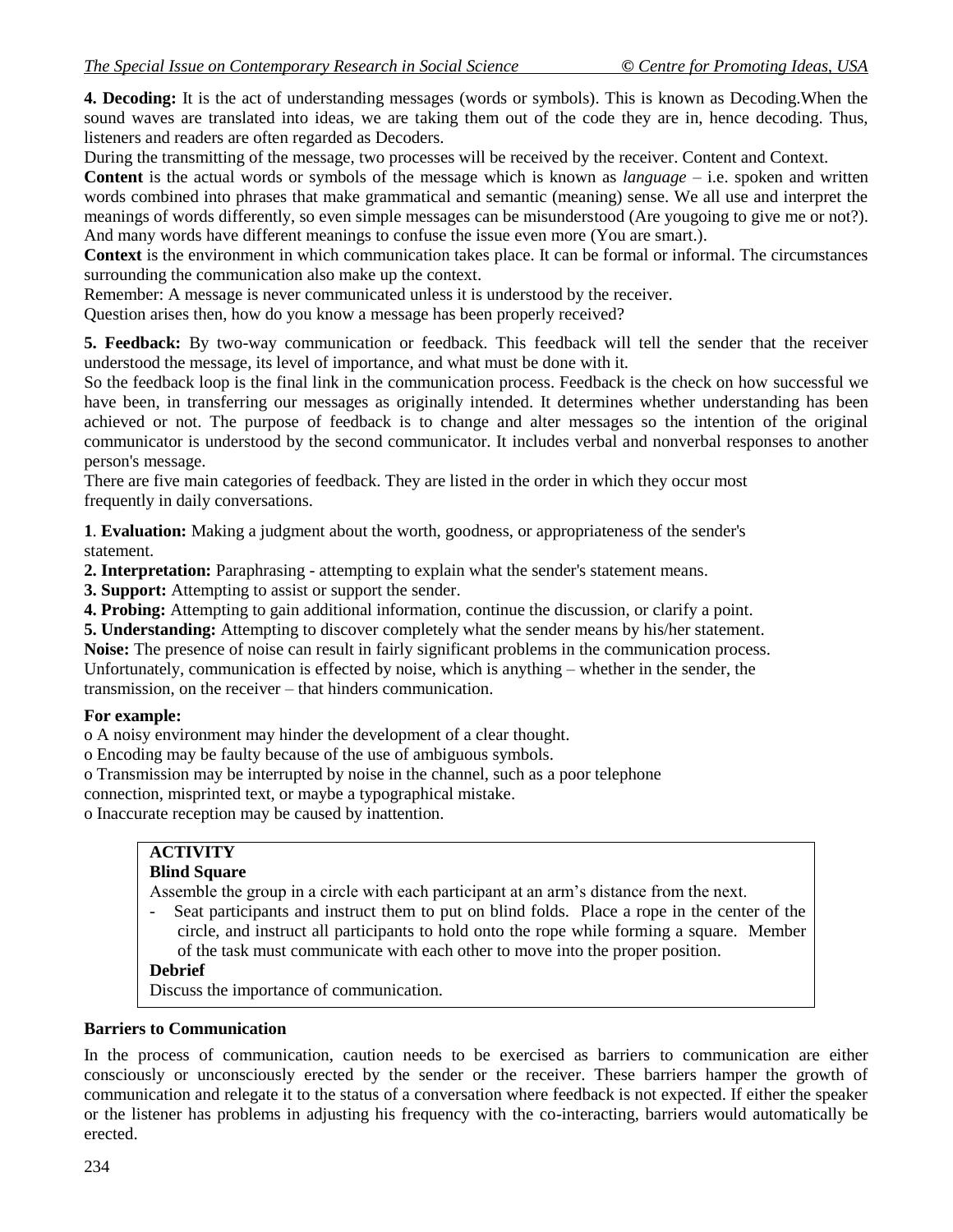Some of the barriers to communication are:

- Over-communication:
- Conflicting Information:
- Language Differences:
- Prejudice
- Differing status
- Interest and attitude
- Prejudgment

# **ACTIVITY 1**

Work in groups of 3-5 members.

- 1. Think of a situation when you tried to communicate with another person. Or when somebody tried to communicate with you, and it failed. Think about the problems or barriers that interfered with the communication.
- a) Outline the situation to the members of your group and tell why you think it failed.
- b) List the reasons for failure identified by your group.
- c) Come together as a large group to share the barriers identified by each group.

# **ACTIVITY 2**

Write a statement on a piece of paper. But do not let the participants see it

Statement:………………………………………………………………………..

Choose one participant to go with you outside the room and tell him/her the above statement. Then tell him/her to convey the message to another persona once they re-enter the room. The first one goes back to the room, to convey the message to the second, the second to the third person and the process is repeated up to the fifth person.

Then ask the fifth person to write the statement on the flipchart or chalkboard. Then compare the initial written statement and the last.

Ask the participants the following questions:

- 1. What is the main problem?
- 2. What did they hear?
- 3. What can be done?

#### *GIVING AND RECEIVING INSTRUCTIONS AT WORKPLACE*

### **Learning objectives**

After completing this topic, participants will be able to:

1. Give clear, timely and correct instruction to enable accomplish workplace activities.

2. Receive and follow instructions to complete workplace tasks.

When instructions are unclear, people are unable to accomplish and their workplace activities to the standard required. In order to do the job well, people need to understand how to do the job to achieve the intended outcome.

#### **Guidelines of giving instructions at work**

- Determine what needs to be accomplished the intended outcome.
- Give the reasons for doing the job.
- Use concrete action words rather than abstract words.
- Have the other person paraphrase the instructions back to you.
- Demonstrate the skills in the task if your instructions involve machinery or equipment
- Encourage questions
- Ensure your timing is appropriate.
- Follow up as the person does the task on the job.
- Offer timely and specific feedback.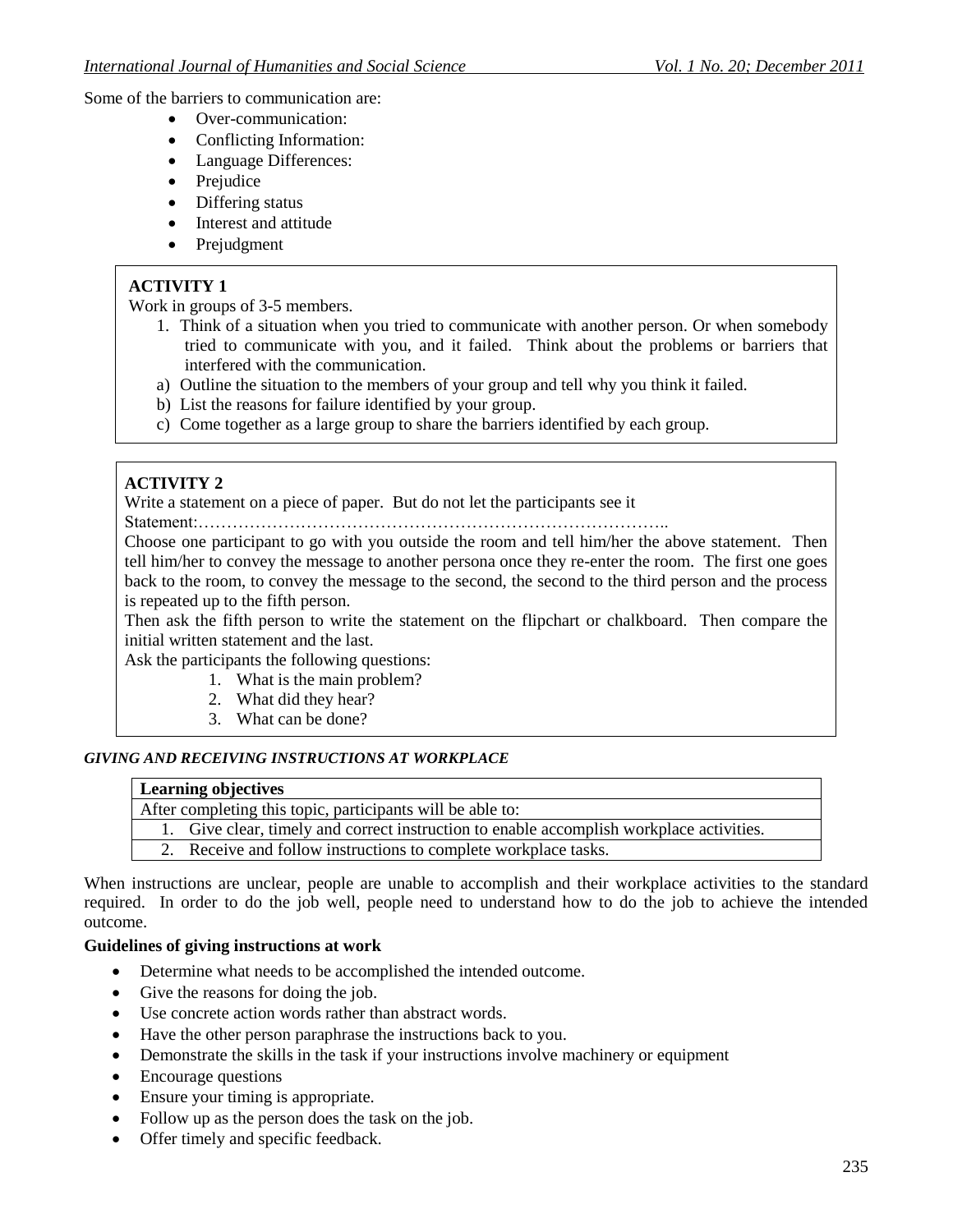### **Sequence the content**

As you prepare the instructions, sequence the material in one of the three ways:

- 1. Move from the simple to the complex.
- 2. Move from the familiar to the unfamiliar
- 3. Follow the order performed on the job.

### **Choose an appropriate time**

When you give instructions, ensure the timing is right and the communication climate is positive. You not only want to give the instructions. You also want to ensure that the people receiving the instructions are able to:

- a) Listen and understand
- b) Say what they think and feel
- c) Show that they are willing and able to follow the instructions.

Instructions given in a thoughtful, appropriate and controlled manner are more easily understood.

#### **Questioning skills to use as you give instructions.**

As you give instructions, you need to know how much of the information is being understood and the level of understanding. Different types of questions let you know if the other person can:

- a) Remember the facts.
- b) Restate the information in their own words.
- c) Apply the information to a new situation

Simple and routine instructions usually only require questions that check if the person can remember, restate and apply the information to the new situation. There are times when you can simply give verbal instructions and demonstrate how to do the task. On the other occasions, you should support the spoken directions with a written set of instructions and graphics. Once people understand the instructions, you want them to be able to take the actions to complete the task. Written instructions and graphics are a handy reference.

### **Receive and follow instructions**

- Listen carefully
- Focus on the person giving the instructions
- Avoid jumping to conclusions
- Ask questions about the standards to be reached.
- Paraphrase to check on your understand.
- Double-check any safety issues.
- Ask for help if you feel you do not understand or are unable to follow the instructions.

## **Questioning skills to use as you receive instructions**

Be willing to ask questions and to share ideas and information. You need to follow instructions for successful accomplishment of the tasks given.

## **Questioning skills**

When receiving instructions, your questions should be;

- Brief and clear
- Focused on the work task
- General when you want an overview.
- Specific, when you are trying to understand particular facts or ideas.
- Rephrased, when the instructor does not understand your question.

As instructions are given and received issues should be dealt with assertively and cooperatively. People who take time to listen to the instructions and ask questions are able to respond in order to achieve the intended outcome.

## **ACTIVITY**

#### **Shoe tie**

Split the group into pairs and assign one person in each pair to give instructions on tying a shoe to his partner. The individual receiving directions must follow instructions as stated, while tying a shoe is an everyday skill this activity reminds participants that specific directions and guidelines in even the most mundane tasks are required to be successful.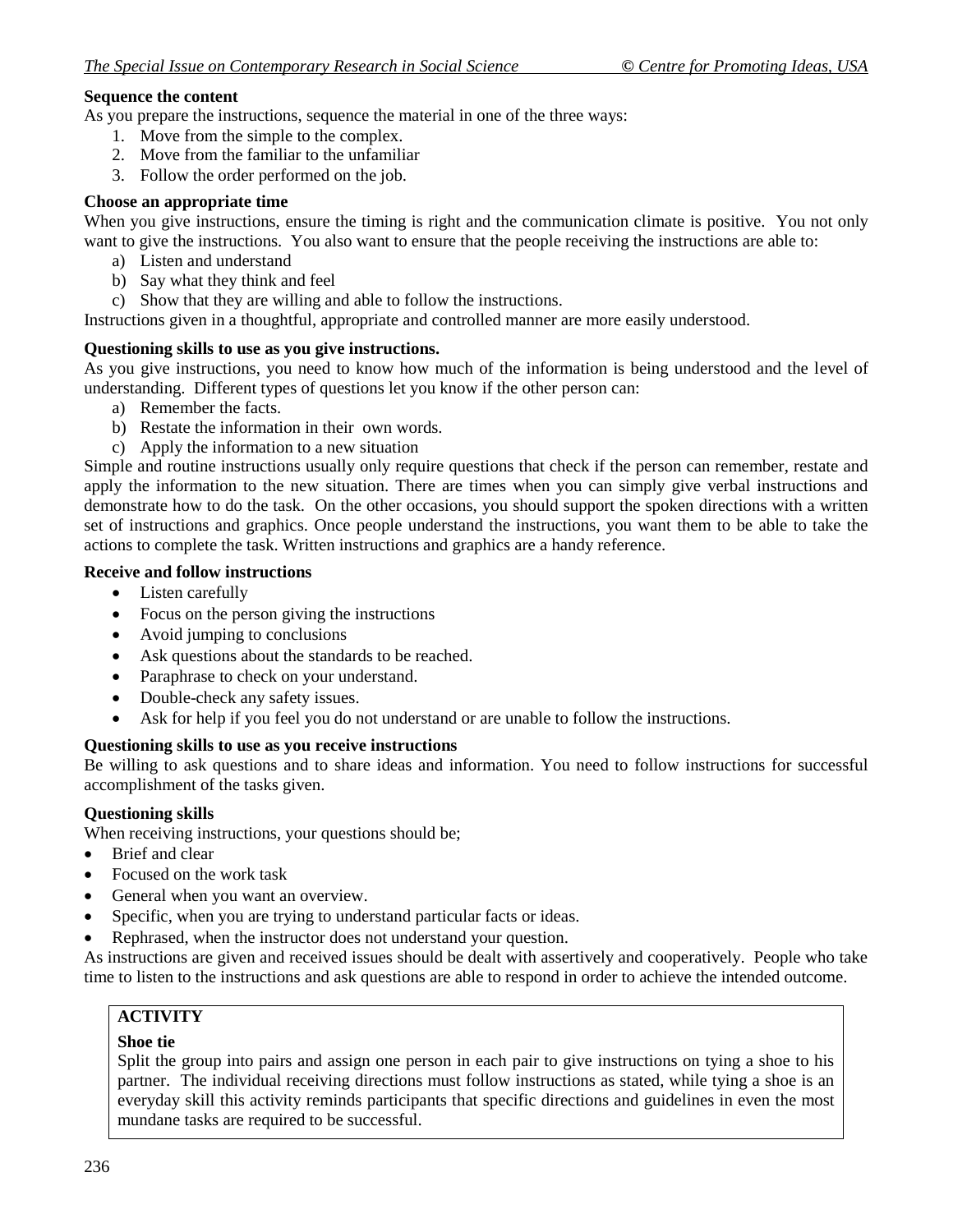## *PROVIDING FEEDBACK AT WORKPLACE* **Learning objectives**

| After completing this topic, participants will be able to: |                                                     |  |  |  |  |                                                                                 |  |  |
|------------------------------------------------------------|-----------------------------------------------------|--|--|--|--|---------------------------------------------------------------------------------|--|--|
|                                                            |                                                     |  |  |  |  | 1. Provide appropriate feedback to enhance the development of effective working |  |  |
|                                                            | relationships and the productivity of the business. |  |  |  |  |                                                                                 |  |  |
|                                                            |                                                     |  |  |  |  | 2. Encourage both positive and negative feedback from the workers.              |  |  |

Feedback is an essential part of successful interpersonal communication. It indicates how well the sender's message is being understood or has been understood by the recipient.

The importance of feedback cannot be overemphasized. Feedback makes communication a two-way process, it indicates effective understanding or misunderstanding of the message, it stimulates further communication and discussion.

Feedback can help or hinder your communication and the climate you create. In the workplace most people communicate face-to-face with their lecturer, supervisors, and colleagues so the ability to provide appropriate feedback can assist the development of effective working relationships and the productivity of the business.

There is continuing research evidence that feedback not only improves communication but also, in turn, leads to more effective manager and organizational performance.

# **Types of feedback**

Feedback can be classified in different ways. It can be:

- Verbal
- Positive
- Non-verbal
- Action
- Negative
- A combination of any of these

## **Encouraging feedback (the receiver's part).**

Do not wait to be asked for feedback volunteer it. Tell the sender what you think You do understand as well as what you do not

## **Negative feedback**

You can encourage negative feedback by making it clear that:

- o You recognize it as vital if you are to know what is working properly and what is not.
- o You do not become upset or angry towards those who are prepared to share negative messages with you.
- o You believe in fixing problems rather than blaming or punishing those who report them.
- o Even when you are at fault, you value this kind of message more than cover-ups or false praise.
- o You encourage and support others who accept negative/error feedback.

Naturally, a climate in which there is open discussion of errors mistakes and problems takes a little getting used to, but workers soon become comfortable with it. It is an ideal foundation for positive problem solving because:

- It promotes active thinking by looking more closely at problems rather than avoiding them.
- It makes it harder to hide' problems.
- Error feedback is more likely to be true and is probably more accurate than overly positive feedback.

## **N.B**

Do not make the common mistake of assuming "everything is all right" when there are no visible signs of trouble. It is wise to be a bit skeptical if you receive only positive feedback. Tune in to the bad news along with the good.

## **Encouraging feedback as sender of message**

- If you are talking, ask questions to see how much your listeners really understand.
- Give contacts.
- Encourage people to ask questions about your decisions
- Do not assume agreement or understanding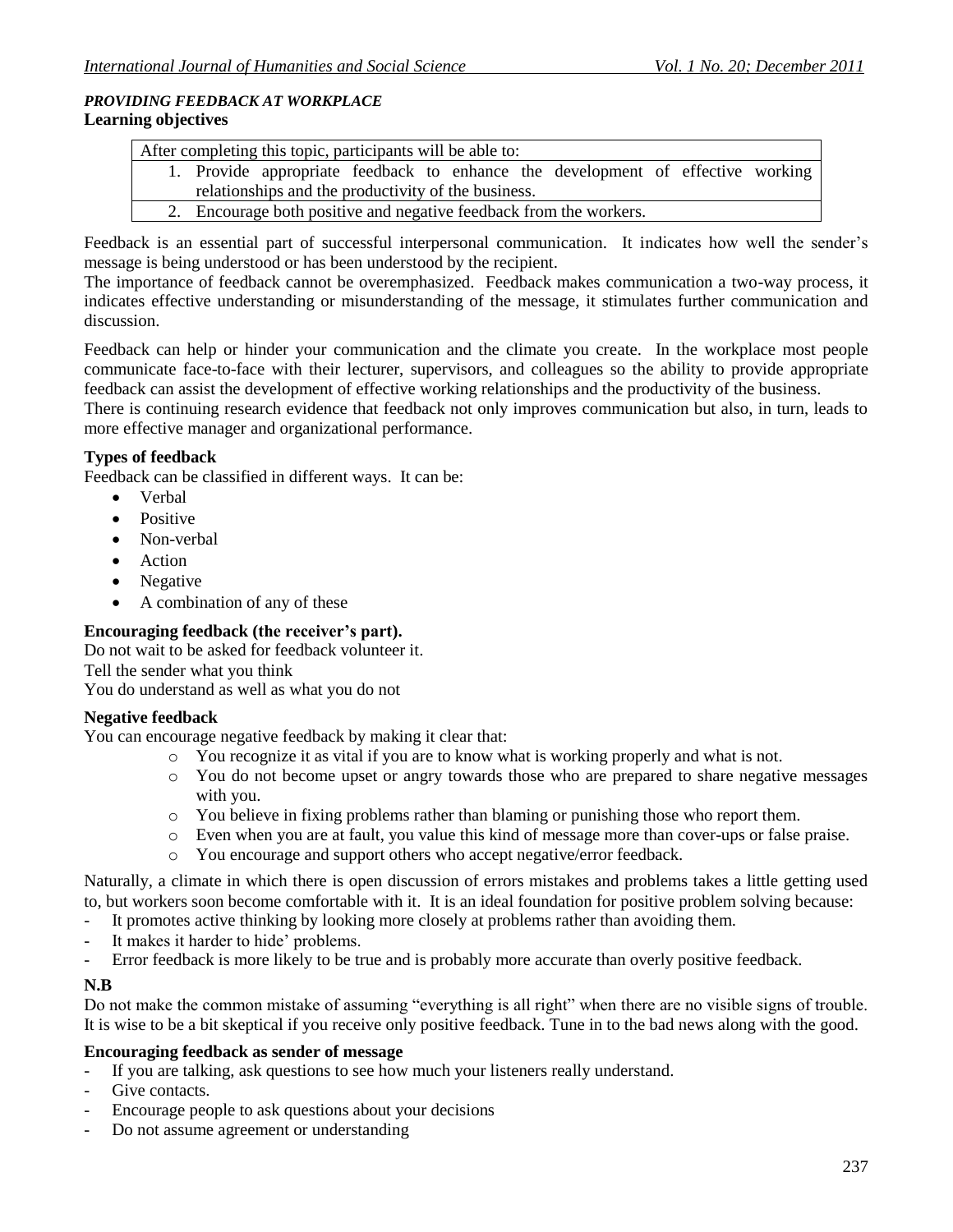- Do not use expressions as "you cannot miss it," they discourage feedback.
- Show that you welcome feedback of any kind, whether good news, bad news, action or process.
- Visit every section, unit branch, or department under your responsibility regularly. Seek feedback from as many people as possible and from all levels.

## **False feedback**

Not all feedback is an accurate representation of events or feelings. Some people will try to use it to distort your vision of what is really going on. One obvious reason for doing this is to get the sender out of trouble.

## **Reasons for giving false feedback**

- To avoid blame-a team member might mislead management about his or her part in a problem.
- To keep people at a distance- a supervisor might give cold negative feedback to avoid being caught up in a situation at work in which feelings are involved.
- To avoid unpleasant reality.
- To play down a problem so as to lessen other"s concern health officials might tell media representatives that there is absolutely no danger' of an epidemic occurring, when they are not really sure.

## **N.B**

Be wary of exaggerated feedback.

# **Tools for getting feedback in the workplace.**

- a) Follow-up feedback. Keeping in touch keep with all those who do business with you. Follow-up feedback may involve an occasional phone-call or a half-yearly visit.
- b) Make use of multiple channels: making use of mix of different channels will result in:
- Better understanding
- A strong influence on the receiver
- A better chance of gaining agreement.
- Easier recall
- c) Encourage open door policy
- d) Suggestion box
- e) Organize occasional get together
- f) Management by walking around

## **Characteristics of effective and ineffective feedback**

- Intention: Effective feedback is directed toward improving job performance and making the employee a more valuable asset it is not a personal attack and should not compromise the individual"s feeling of selfworth or image. Rather effective feedback is directed towards aspects of the job.
- Specificity: Effective feedback is designed to provide recipients with specific information so that they know what must be done to correct the situation. Ineffective feedback is general and leaves questions in the recipients minds. For example, telling an employee that he or she is a poor worker.
- Description: Effective feedback is descriptive rather than evaluative. It tells the employee what he or she has done in objective terms, rather than presenting value judgement.
- Usefulness: Effective feedback is information that an employee can use to improve performance. If it is something that an employee cannot correct, it is not worth mentioning.
- Timeliness: Time feedback properly. The more immediate the feedback the better.
- Readiness: in order for feedback to be effective, employee must be ready to receive it. When feedback is imposed or forced on employees it is much less effective.
- Clarity: Effective feedback must be clearly understood by the recipient.
- Validity: Effective feedback must be reliable and valid. When the information employee will feel that the supervisor is unnecessarily biased or the employee may take corrective action that is inappropriate and only compounds the problem.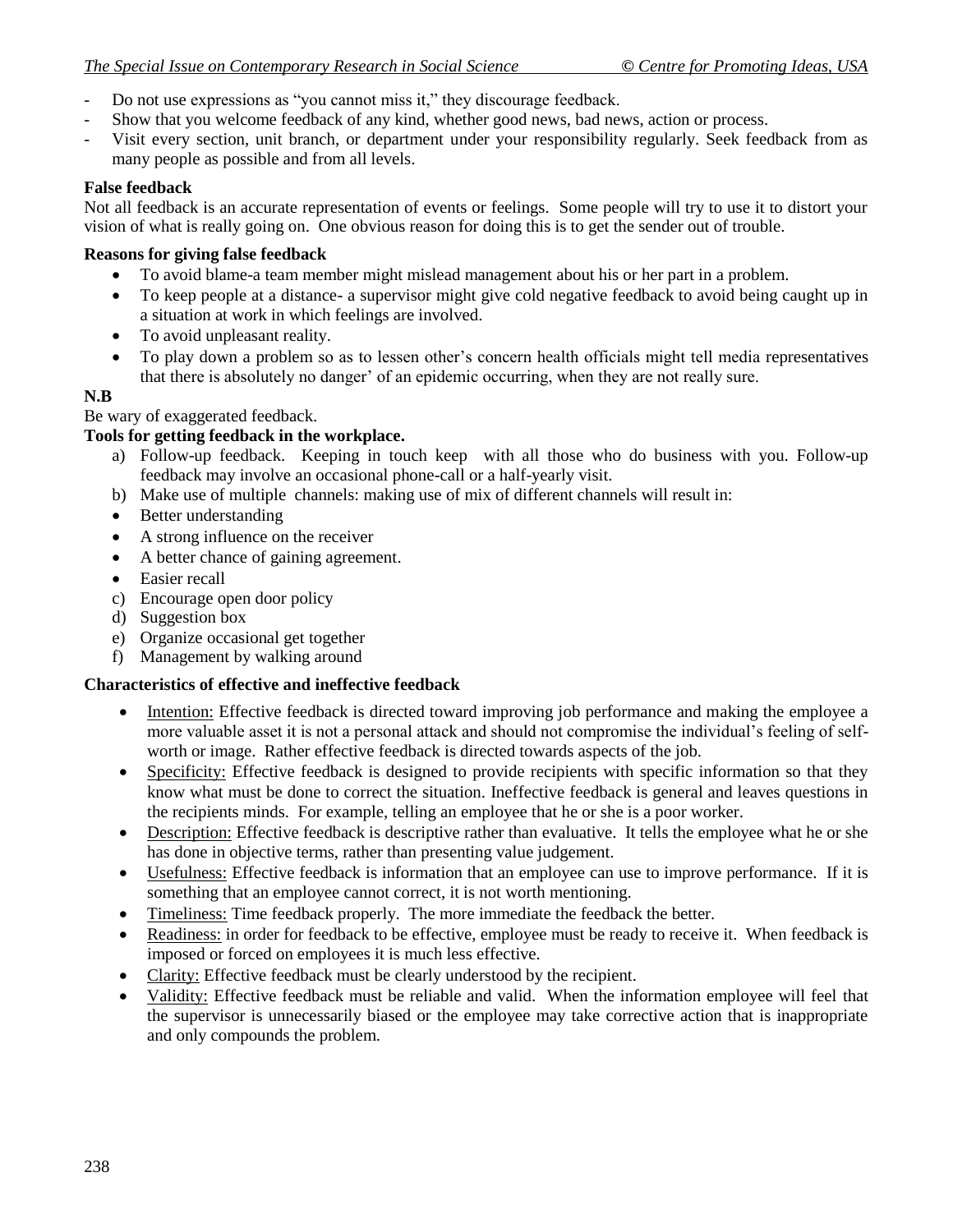## **ACTIVITY**

## **Giving and receiving feedback game**

This training game illustrates that feedback is an important part of the communication cycle. It is used to demonstrate the value of checking whether you heard correctly.

This training game is played in pairs. It is played in two rounds. The seating for this training game are pairs of chairs are placed around the room giving the participants the room to spread out. The chairs have their back to each other. So when participants are seated they will have their backs to each other. In the pairs one of the participants is assigned the letter A and the other is assigned the letter name B.

All the As in this training game are given a drawn figure on a paper.

(*Any depending on the trainer*).The Bs in this training game is given an empty sheet of paper and a pen and pencil. The As are expected to communicate to "B" the figure in their hands so that they are able to draw an exact replica on the sheet given to them.

In this round of the feedback game a constraint is introduced. The Bs are told not to speak while playing this round of the training game. They have to listen and draw according to the instruction by  $A'$ . After everyone has finished playing the round the Bs shares their version of the figure with the As. very rarely does anybody get the figure right. There"s quite a bit of laughter at the copies of the figure that the "B"s have made.

In the next round of the feedback game the As are given a second figure.

This time the B"s are given the opportunity to speak and check with the A"s about any instructions that they did not understand. After, they have finished the "B" show their figures. In this round they discover that except for a couple of mistakes all the drawing are similar to the figure given.

## **Debrief of the training game**

How do you feel?

What are you learning?

Drive home the fact that to work effectively in groups' feedback is essential.

### *IMPROVING LISTENING SKILSS AT WORKPLACE*

#### **Learning objectives**

After completing this topic, participants will be able to:

1. Listen actively for the purposes of understanding instructions, procedures and making informed decisions.

2. Apply the listening process to all the communication at the work place for successful interactions.

3. Identify and overcome barriers to effective listening or compensate for the noise they create.

One of the most powerful tools for effective, two-way communication is active listening. We spend more time listening than we spend at any other method of communicating.

### **Time spent listening**

Type of communication

- 1. Speaking
- 2. Reading
- 3. Writing
- 4. Listening

#### **What is listening?**

Active listening is a skill you learn by practice. It takes more effort than plain "hearing" but the benefits make it well worthwhile. Listening goes beyond hearing. Hearing is a physiological activity that occurs when sound waves hit our eardrums. Listening is far more complex than hearing or otherwise,

Physically receiving messages. Listening refers to the interpretative process that takes place with what we hear. Through listening, we store, classify and label information, listening therefore, involves attention, interpretation and understanding.

Applying listening to business is the conscious, active process of eliciting information, ideas, attitudes and emotions in interpersonal, oral exchange for the purpose of increasing the listener"s capacity of planning and decision-making. At work people listen in order to understand instructions receive new information, understand changes in procedure and interact with other people.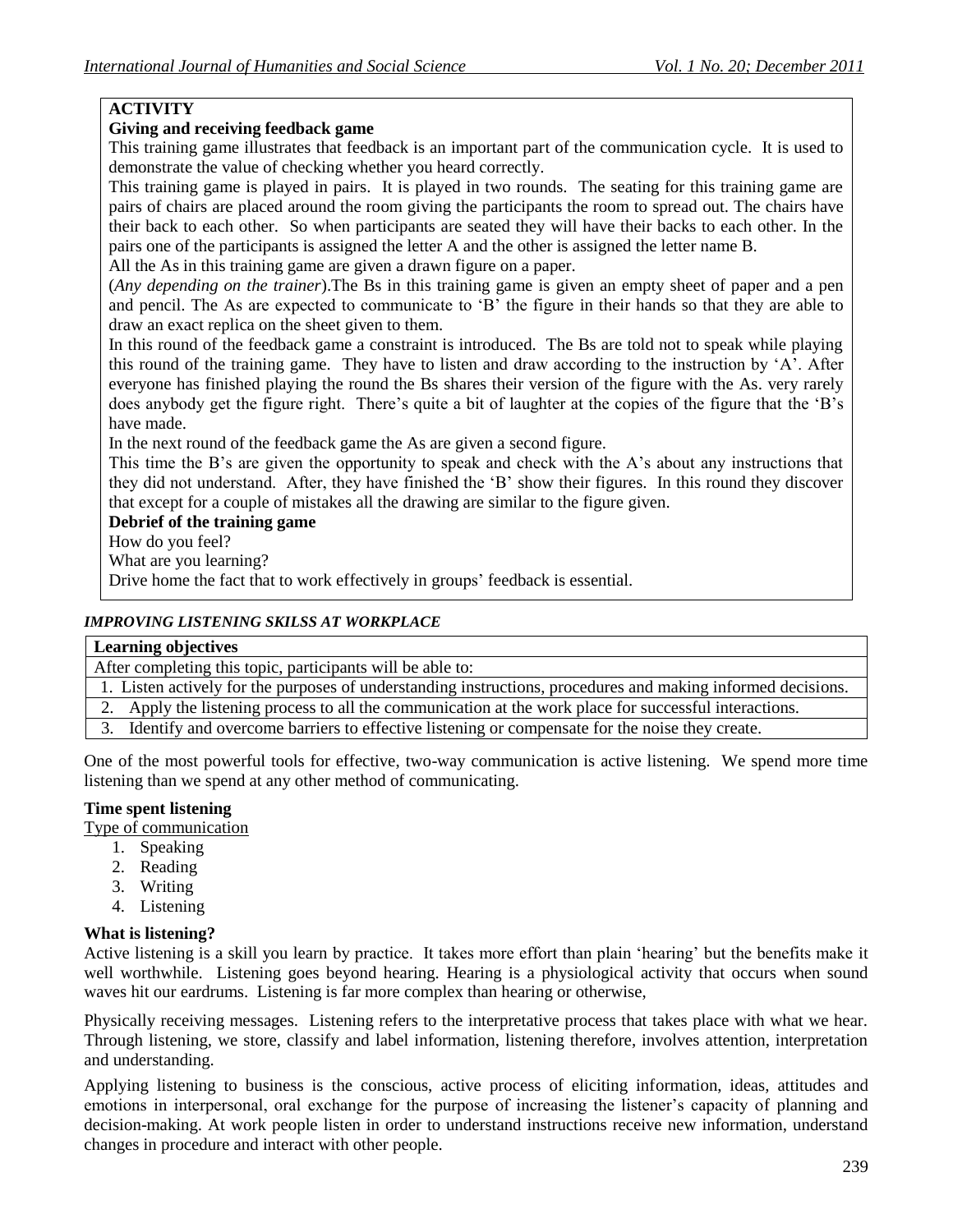Whatever the purpose, concentration and a deliberate effort to be interested in the speaker's message will increase listening effectiveness.

# **Benefits of listening**

- 1. You enjoy two-way benefits. When people notice how well you listen to them, they usually reciprocate and try to understand you better.
- 2. Relationship within a group improves. Members develop a more positive attitude towards each other, so personal support and teamwork is strengthened. Friendships develop and deepen.
- 3. You receive more accurate information. The more confident people are that you are listening to them, the happier they will be to share facts they would not reveal to a poor listener.
- 4. Influence: have an effect on the attitude and behaviours of others, because people are more likely to respect and follow those whom they feel have listened to and understand them.
- 5. Help: be able to assist people because you hear more, empathize more and come to understand others more deeply.
- 6. Learn: You acquire knowledge of others the world and yourself and profit from the insights of others who have learned or seen what you have not.

# **Listening process**

Listening is an active process, which means we must exert effort to listen well. We must be involved with our ears and minds, if we want to listen effectively.

## **1. Mindfulness**

The first step in listening is to make a decision to be mindful. Mindfulness is being fully present in the moment. When we listen mindfully, we tune in fully to another person and try to understand what that person is communicating, without imposing our own ideas judgments or feelings.

Mindfulness starts with the decision to attend fully to another. Physically, this is signified by paying attention, adopting an involved posture, keeping eye contact, and indicating interest in what other person says.

Because mindful listening involves taking the perspective of another, it fosters dual perspective a cornerstone of effective communication. In addition, mindfulness enhances the effectiveness of the other person"s communication mindfulness is a choice. It is not a talent that some people have and others do not.

## **2. Physically receiving/hearing messages**

The second process involved in listening is hearing, or physically receiving messages. Listening begins with receiving the messages the speaker sends. The messages are both verbal and non-verbal.

In receiving try to:

- 1. Focus your attention on the speaker"s verbal and non-verbal messages, on what is said and on what is not said.
- 2. Avoid distractions in the environment.
- 3. Focus your attention on the speaker rather than on what you will say next.
- 4. Maintain your role as listener and avoid interrupting.

Women and men seem to differ somewhat in their listening. As a rule, women are more attentive than men to the whole of communication. Thus, many men tend to focus their hearing on specific content aspects of communication whereas women generally are more likely to attend to the whole of communication, noticing details, tangents, and relationship level meanings.

# **3. Selecting and organizing material**

We do not perceive everything around us. We selectively attend to only some messages and elements of our environments. What we attend to depends on many factors including our interests, cognitive structures and expectations. Selective listening is also influenced by culture. We attend selectively by remembering that we are more likely to notice stimuli that are intense loud, unusual, or that otherwise stand out from the flow of communication. This implies that we may overlook communicators who speak quietly and do not call attention to themselves.

Once we have selected what to notice, we then organize the stimuli to which we have attended.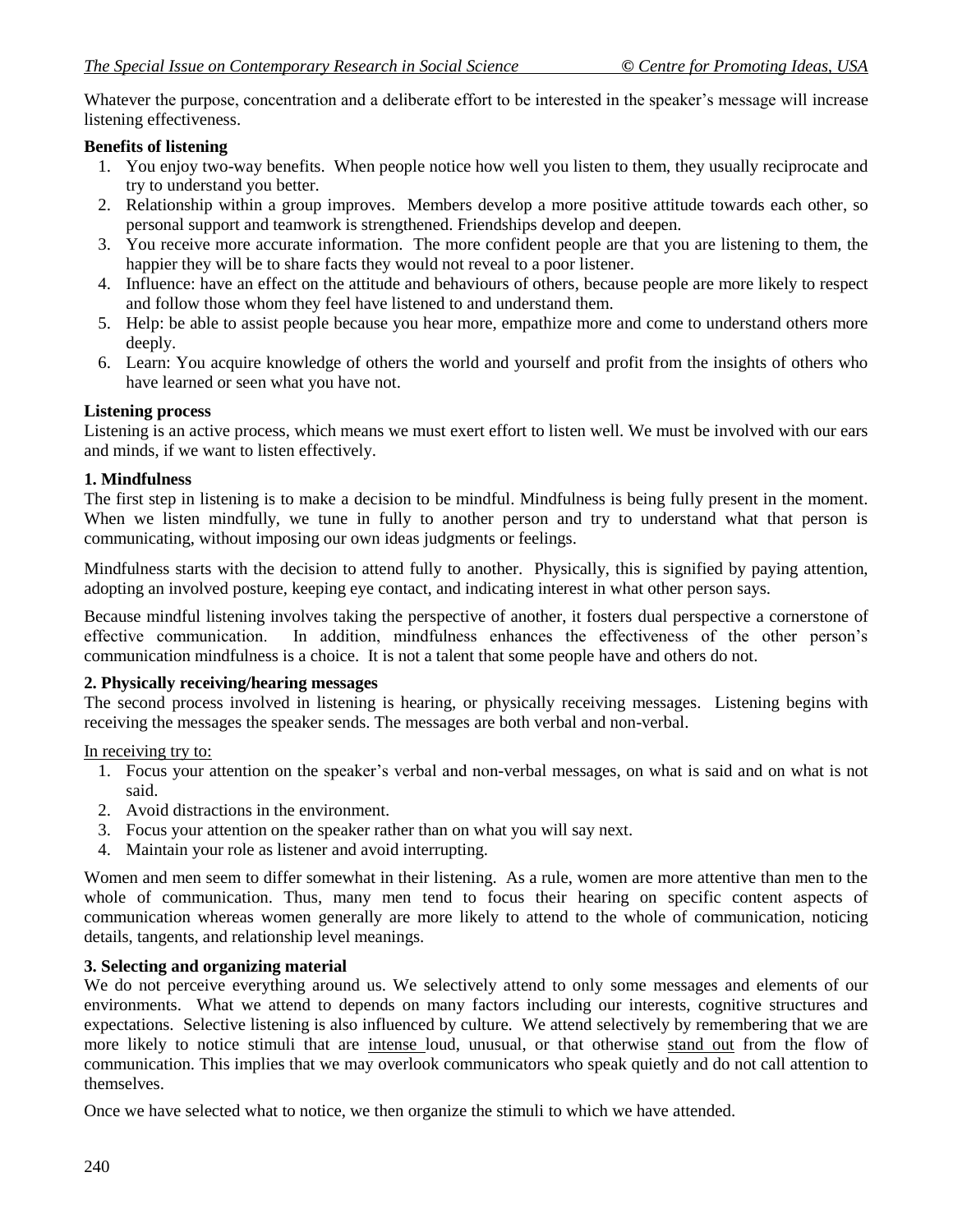#### Understanding and interpreting

Understanding, the stage at which you learn what the speaker means includes the thoughts that are expressed and the emotional tone that accompanies these thoughts.

In understanding, try to:

- 1. Relate the new information the speaker is giving to what you already know.
- 2. See the speaker"s message from the speaker"s point of view, avoid judging the message until you fully understand it as the speaker intended it.
- 3. Ask questions for clarifications if necessary, ask for additional details or examples if they are needed.
- 4. Rephrase (paraphrase) the speaker"s ideas in your own words.

To interpret someone on her or his own terms is one of the greatest gifts we can give another. Too, often we impose our meanings on others, try to correct or argue with them about what they feel or crowd out their words with our own. Good listeners stay out of others way so they can learn what others think and feel.

#### **Evaluating**

Evaluating consists of judging the messages in some way. Evaluate the speaker"s underlying intentions or motives. Often this evaluation process goes on without much conscious awareness.

In evaluating try to:

- Resist evaluation until you fully understand the speakers point of view.
- Assume that the speaker is a person of goodwill, and give the speaker the benefit of any doubt by asking for clarification on position to which you feel you might object.
- Distinguish facts from inferences, opinions and personal interpretations by the speaker.
- Identify any biases, self-interests, or prejudices that may lead the speaker to slant unfairly what is presented.

#### **Responding**

Responding occurs in two phrases:

- Responses you make while the speaker is talking.
- Responses you make after the speaker has stopped talking.

These responses are feedback. This information tells the speaker how you feel and what you think about his or her messages.

In responding try to:

- Be supportive of the speaker throughout the speaker"s talk by using and varying your back-channeling cues. Using only one back-changeling the for example saying "uh-huh" throughout –will make it appear that you are not listening but are merely on automatic pilot.
- Express support for the speaker in your final response.
- Be honest.
- Own your responses, state your thought and feelings as your own, and use 1-messages.

#### **Remembering**

The final aspect of listening is remembering, which is the process of retaining what you have heard. Messages that you receive understand and evaluate need to be retained for atleast some period of time. We remember less than half of a message immediately after we hear it. A time goes by retention decreases. What you remember is actually not what was said but what you think (or remember was said.) memory for speech is not reproductive. Rather memory is reconstructive; you actually reconstruct the messages you hear into a system that makes sense to you. Effective listeners let go of a lot of details to retain more important content.

By being selective about what to remember we enhance out listening competence.

In remembering, try to:

- a) Identify the central idea and major support advanced.
- b) Repeat names and key concepts to yourself or, if appropriate aloud.
- c) Summarize the message in a more easily retained form.
- d) Listen with your "eyes".
- e) Take notes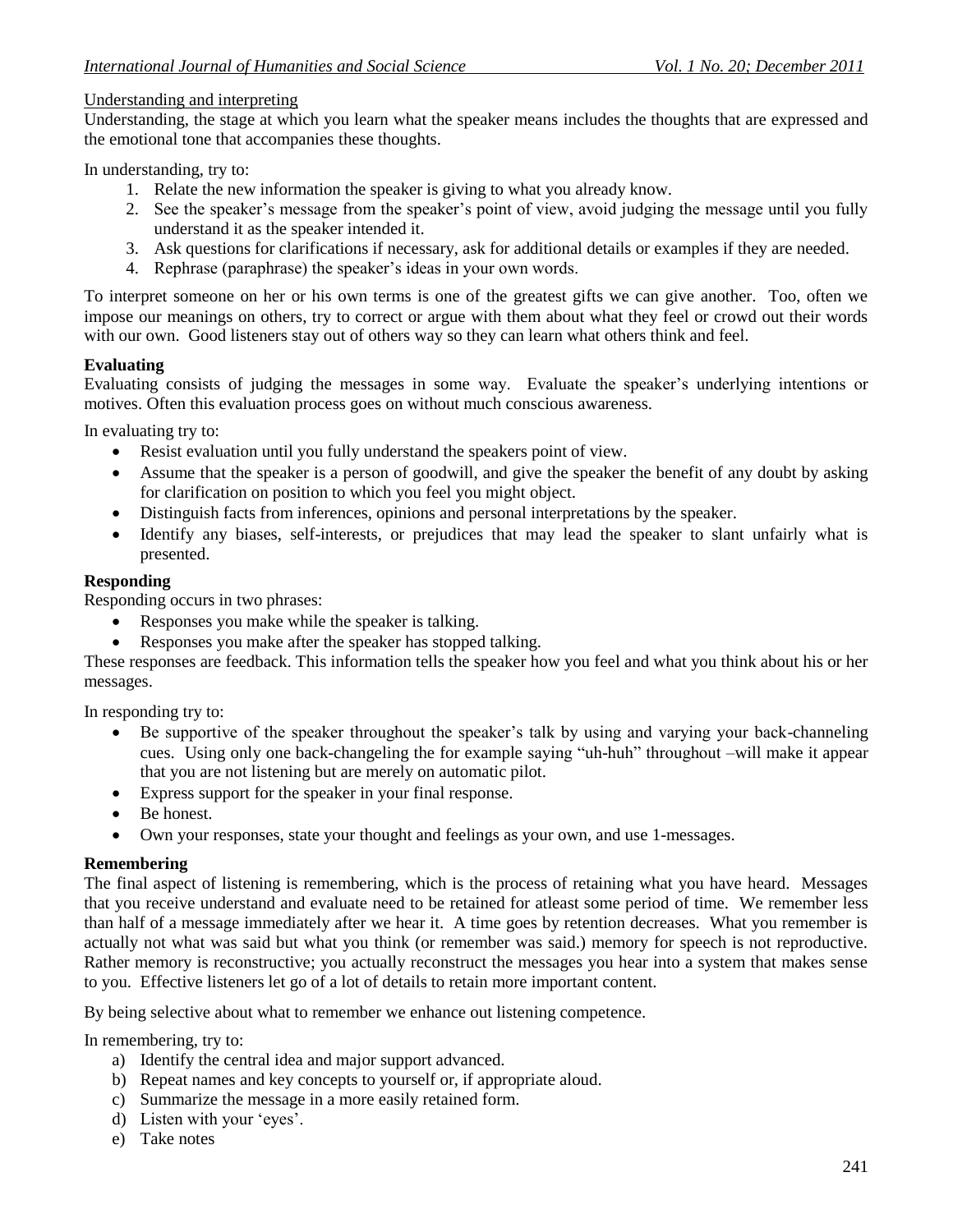# **Levels of listening**

### Active level

It is a process of sending back to the speaker what you as a listener think the speaker meant-both in content and feeling.

### **Characteristics of active Listeners**

- Active listeners are willing to give the speaker a chance to develop his or her ideas.
- Active listeners are open-minded about people who look or sound different from themselves.
- Active listeners can follow several methods of organization- even poorly organized material will be listened to with some degree of tolerance.
- Active listeners are likely to listen even more attentively when the material becomes difficult. It becomes a challenge to the.

### **Protective listening level**

Listeners may not listen to a speaker because they have learnt to tune out certain kinds of stimuli. As a listener, you will sometimes hear negative and even hostile expressions aimed directly at you. While no one really likes to be subjected to hostile remarks. You have to control protective listening so verbal attacks are perceived without you having to defend or retaliate.

## **Partial listening**

Responding to some stimuli while ignoring others. This makes a listener miss important facts and points that are needed for clarity and understanding.

### **Preferential listening level**

Listening that is directly affected by a person"s beliefs, interests or emotions. Listening for what you want to hear. Personal background experiences habits and family tradition will many times change or distort the speaker's intended meaning into what the listener really wants to hear.

### **Types of listening**

## **Critical listening**

- Its applied when we suspect that we may be listening to a biased source of information. It is also associated with being able to detect propaganda devices employed by a communicator.
- This type of listening is engaged during advertising, political rallies and debates.

#### **Passive listening**

Listening without talking or directing the speaker in any obvious way- is a powerful means of communicating acceptance. Passive listening allows the speaker to develop his or her thoughts and ideas in the presence of another person who accepts but does not evaluate who supports but does not intrude. By listening passively, you provide a supportive and receptive environment.

#### **Empathic listening**

If you want to understand what a person means and what a person is feeling, you need to listen empathically. To empathize with others is to feel with them to see the world as they see it, feel what they feel. It can also be described as listening "between the lines". When we listen between the lines we heighten our awareness and interpersonal sensitivity to the entire message a person may be trying to communicate.

Empathic listening serves as a reward or encouragement to the speaker. It communicates your caring and acceptance and reaffirms the person"s sense of worth. This style of listening seems to be most important in terms of strengthening or improving a positive interpersonal relationship between the parties involved.

Empathetic listening often requires the opposite frame of mind from that required for critical listening. Empathic listening implies a willingness not to judge, evaluate or criticize but rather to be an adapting, permissive and understanding listener.

Although empathic listening is the preferred response in most communication situations there are times when you need to go beyond empathy and measure the meanings and feelings against some objective reality. Sometimes you have to put your empathic responses aside and listen with objectivity and detachment.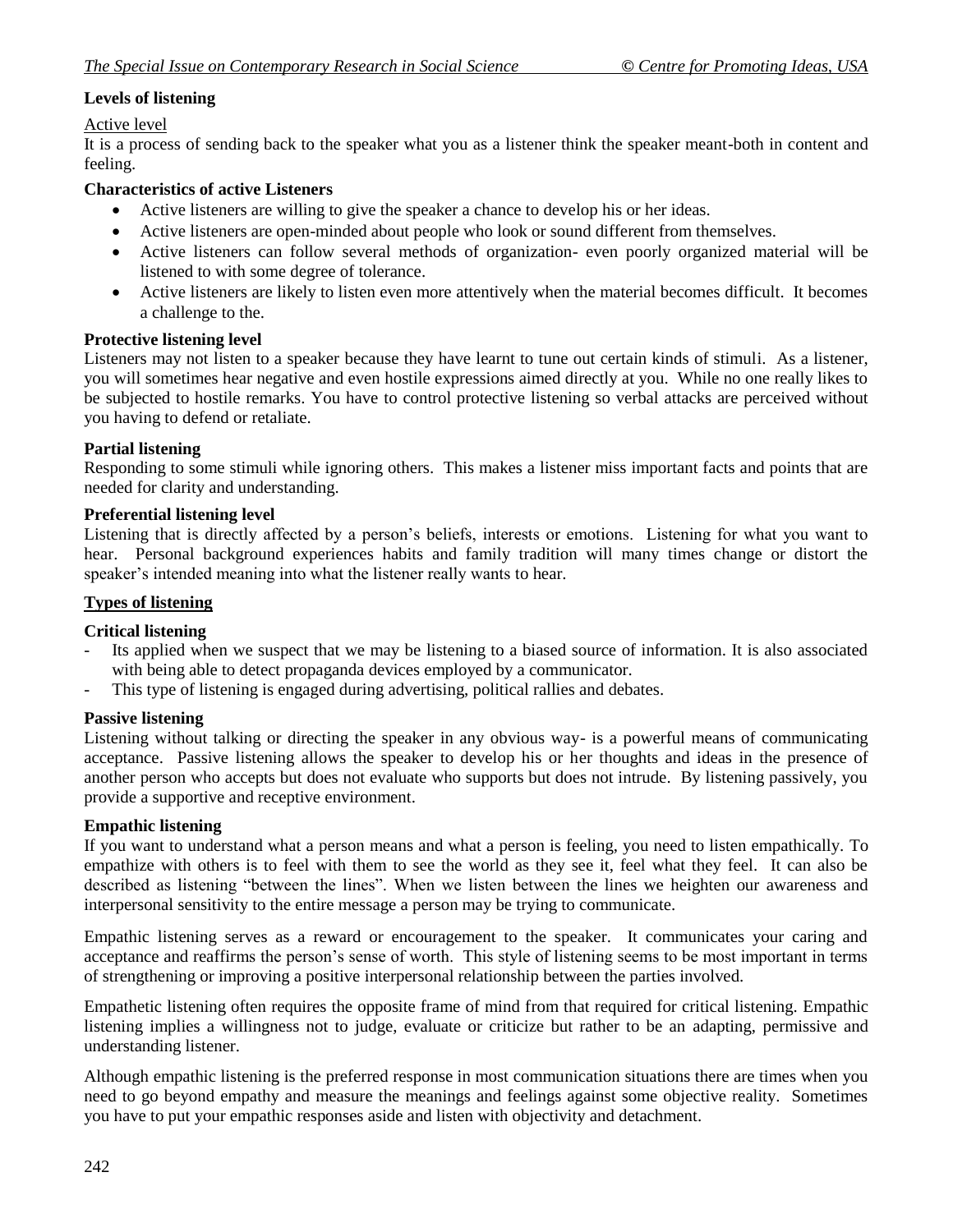#### **Becoming an empathic listener requires focusing on the following guidelines.**

- a. A greater emphasis on listening than on talking.
- b. Follow the other in his exploration rather than leading him into areas we think he should be exploring.
- c. Clarify what the other person has said about his own thoughts and feelings rather than asking questions or telling him what we believe he should be thinking, seeing or feeling.
- d. View the speaker as an equal. To encourage openness and empathy try to eliminate any physical or psychological barriers to equality: avoid interrupting a sign that you feel what you have to say is more important.
- e. Avoid "offensive listening" the tendency to listen to bits and pieces of information that will help you attack the speaker or find faults with something the speaker has said.
- f. Avoid sharpening. The situation in which you highlight or emphasize one or two aspects of the message and ignore other aspects.
- g. Beware of the "friend or foe" factor that may lead you to distort messages because of your attitude toward another person.

#### **Barriers of effective listening**

Barriers may come from the listeners themselves when a part of their own background interferes with their perception of the speaker or of the spoken message. Barriers may also come from any of the elements in the communication process.

#### **External obstacles**

Being aware of these barriers can help us guard against them or compensate for the noise they create.

#### **1. Message overload**

Naturally, we feel overwhelmed by the amount of information we are supposed to understand and retain. These messages saturate our brains and we are unable to listen.

#### **2. Message complexity**

The more detailed and complicated the message, the more difficult it is to follow and retain.

#### **3. Noise**

Try minimizing physical noise, semantic and psychological noise.

#### **4. Pre-occupation**

When we are absorbed in our own thoughts and concerns, we cannot focus on what someone else is saying. When we are preoccupied with out own thoughts, we are not fully present for others. We are not being mindful. When our thoughts wonder occasionally, we should note that our focus has wondered and actively call our minds back to the person who is speaking and the meaning of his or her message.

#### **5. Prejudgment**

Sometimes we think we already know what is going to be said, so we do not listen carefully. At other times, we decide in advance that others have nothing to offer to us, so we tune them out. When we prejudge others communication, we sacrifice learning new perspectives that might enlarge our thinking.

When we prejudge, we disconfirm others because we deny them their own voices Instead of listening openly to others we force their words into our own preconceived mind-set. This devalues them. prejudgment also reduces what we learn in communication with others.

### **6. Reacting to emotionally loaded language**

These are words that evoke responses, positive or negative. Certain words may summon up negative feeling and images to you.Words like woman, house-wives etc, resonate so negatively with economically empowered women.

#### **Others include:**

Boredom or lack of interest.

The listeners dislike of the personality or physical appearance of the speaker.

A desire to change rather than accept the speaker.

A perception by the listener that the speaker lacks credibility.

#### **Forms of unlistening**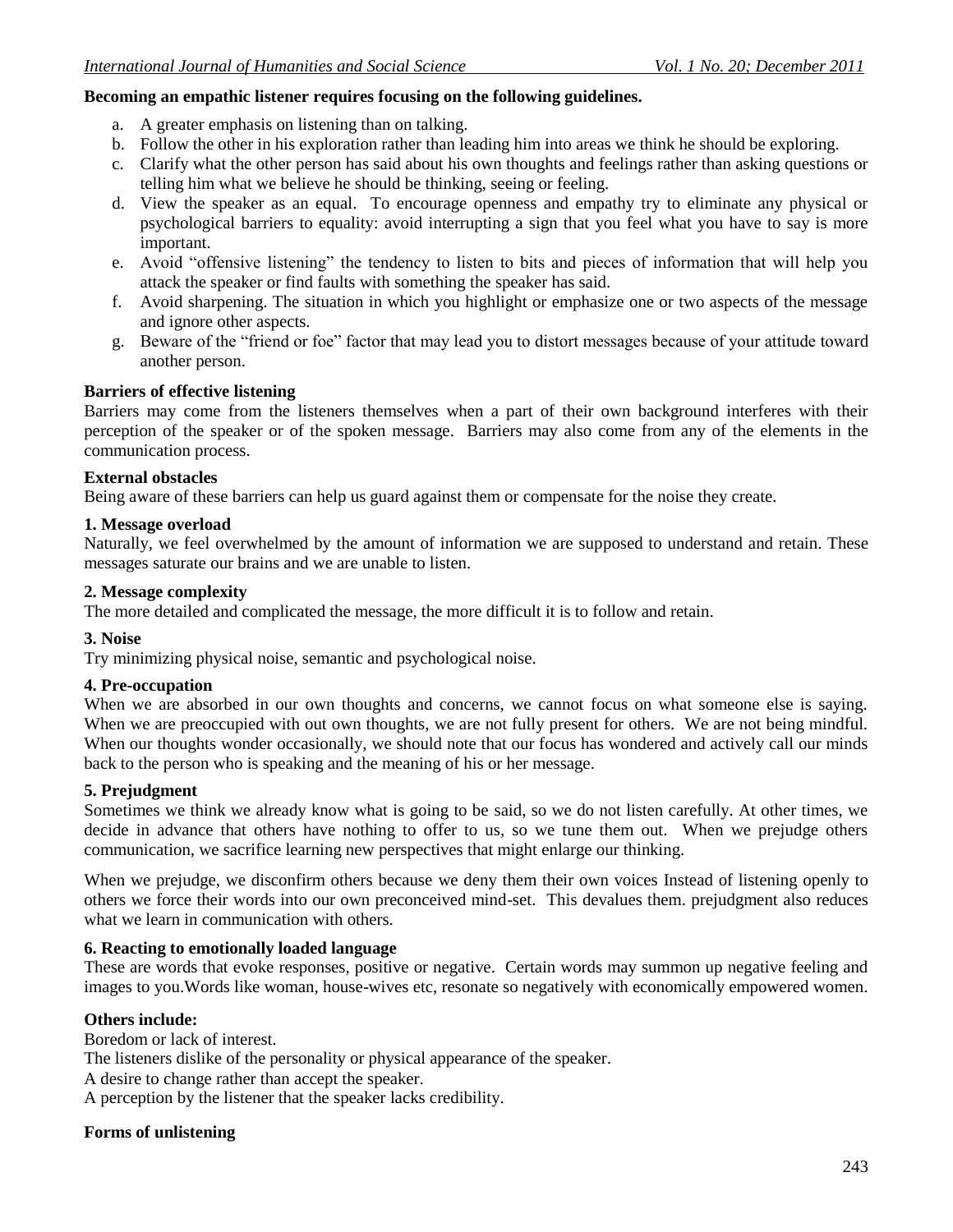# **1. Pseudo listening**

Is pretending to listen. When we pseudo-listen, we appear to be attentive, but really our minds are elsewhere. We engage in pseudo listening when we want to appear polite to avoid hurting the speaker when we are bored but we have to appear engaged, fear of the speaker.

Common indicators of pseudo-listening are

a) Responses that are irrelevant to the message being communicated.

## **2. Monopolizing**

Is continuously focusing communication on ourselves instead of listening to the person who is talking. Two tactics are typical of monopolizing.

- i) Conversational rerouting, in which a person shifts the topic back to himself or herself. Rerouting takes the conversation away form the person who is talking and focuses it on the self.
- ii) Interrupting to divert attention from the speaker to ourselves or to topics that interest us.

### **3. Selective listening**

Focusing only on particular parts of communication. We screen out parts of a message that do not interest us and revert our attention to topics that do interest us. Selective listening also occurs when we reject communication that makes us uneasy.

### **4. Defensive listening**

Is perceiving personal attacks, criticism or hostility in communication that is not critical or mean-spirited. When we listen defensively, we assume others do not like, trust or respect us, and we read these motives into whatever they say, no matter how innocent their communication may be. Some people are generally defensive expecting criticism from all quarters. They perceive negative judgement in almost anything said to them. Defensive listening is confined to specific topics or vulnerable times when we judge ourselves to be inadequate. Defensive listening can deprive us of information and insights that might be valuable even if not pleasant. In addition, responding defensively to honest feedback may discourage others from being honest with us.

### **5. Ambushing**

It is listening carefully for the purpose of attacking a speaker. Ambushing involves very careful listening but is not motivated by a genuine desire to understand another. Instead ambushers listen to gather ammunition they can use to attack a speaker.

Not surprisingly, people who engage in ambushing tend to arouse defensiveness in others.

# **ACTIVITY**

## **Listening game: the most influential experience**

Do not provide any explanation on listening before playing the game.

- 1. Dividing the group into twos. Take all the "ones" outside the room. (This listening game will work well when you have a co-facilitator).
- 2. The co-facilitator steps out of the room with the "ones", while you stay in the room with the "twos".
- 3. Instructions to the "ones". Take a few moments and reflect on an incident which had a dramatic influence in your life. After a while you will go back to the room. Then you will find you colleagues sitting in different parts of the room with an empty chair in front of them. You can take the empty chair before anybody you choose. Once you are seated begin to tell that person the "one most influential event in you life'. After you have finished, your partner will summarize what you told her".
- 4. Room arrangement with the "twos" during this listening game. Get the two to spread out in the room (not huddle around one area of the room) and sit on a chair. Other than their own chair they should have an empty chair facing them

## **Instructions for the twos**

After a while the "ones" will come into the room and each one will occupy one of the empty chairs.

- They will begin to tell you about an experience that they have had in their lives. Your task is to ignore them as unobtrusively as possible.
- You will continue this non-listening behavior until the trainer gives you a signal.
- As soon as you hear the signal transform you body language to one of listening.

#### **Debrief of listening game**

a) Describe the behaviours that you will notice in this game.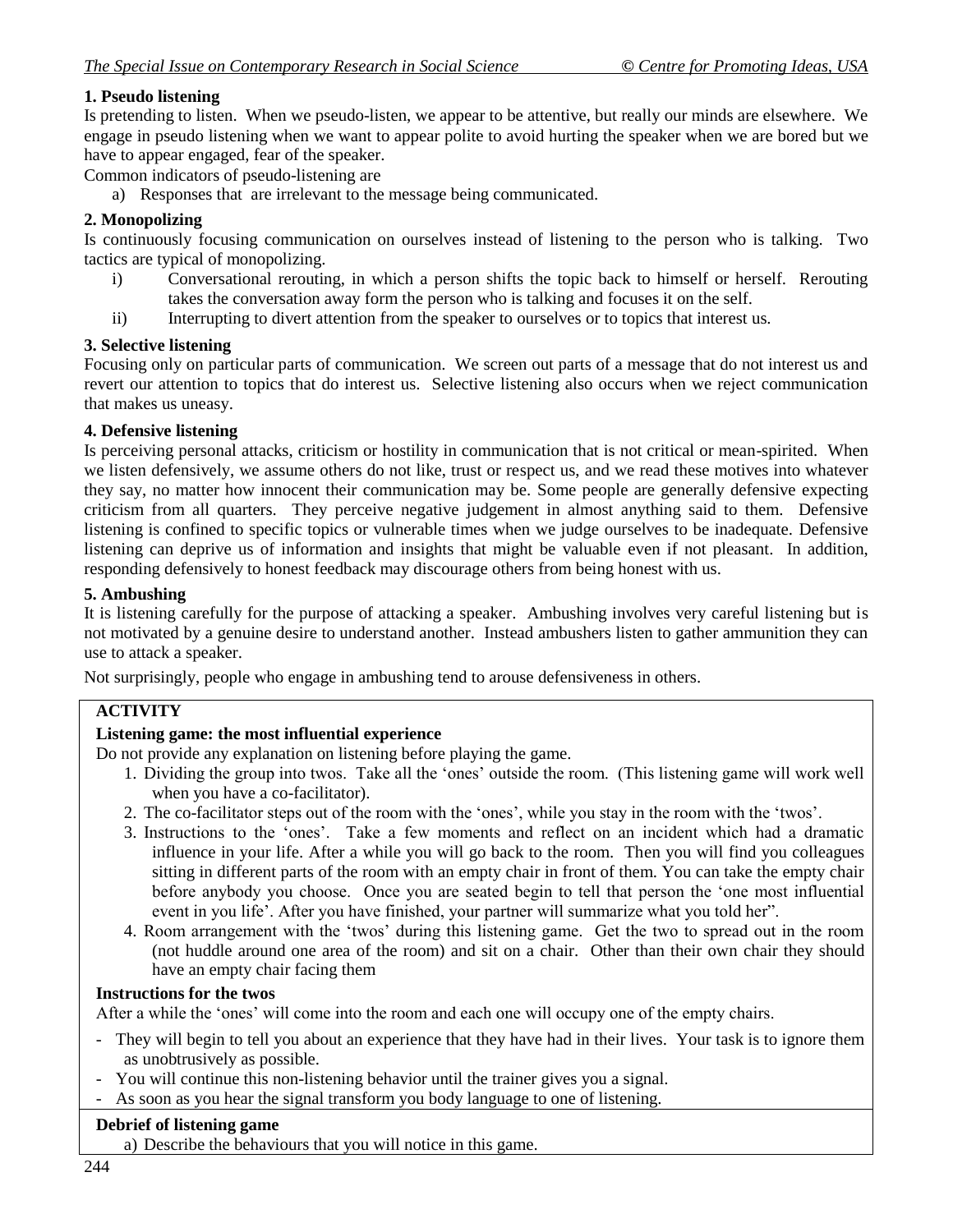#### *NONVERBAL SKILLS AT WORKPLACE*

| Learning outcomes.                                                                              |  |  |  |  |  |
|-------------------------------------------------------------------------------------------------|--|--|--|--|--|
|                                                                                                 |  |  |  |  |  |
| After completing this topic, the participants will be able to:                                  |  |  |  |  |  |
| 1. Define non-verbal communication and its importance at workplace.                             |  |  |  |  |  |
| 2. Describe functions of non-verbal communication at workplace using examples from everyday     |  |  |  |  |  |
| experience of communication.                                                                    |  |  |  |  |  |
| 3. Explain factors that influence understanding of non-verbal communication in organizations.   |  |  |  |  |  |
| 4. Analyze the relationship between verbal and non-verbal communication                         |  |  |  |  |  |
| Identify the categories of non-verbal communication and apply them appropriately in their<br>5. |  |  |  |  |  |
| workplace communication                                                                         |  |  |  |  |  |

### *ACTIVITY*

#### **Non-verbal communication**

Have activity cards: Worried Happy Disappointed Hysterical Intimidated Participants to draw one of the activity cards. Without speaking, communicate the feeling or emotion on the card to the rest of the group. Have one participant at time get up in front of the

group.

### **Definition of non-verbal communication**

- It is the process of communication through sending and receiving wordless messages.
- Non-verbal communication describes all intentional and unintentional messages that are not written or spoken.
- Such messages can be communicated through gestures object communications speech and written texts such as handwriting style spatial arrangement of words, or the use of emotions

#### **NB**

The most important thing in communication is to hear what is not being said (Peter Drucker ,2009)

The popular aphorism "Actions speak louder than words" holds a great deal of meaning when it comes to understanding the essence of non-verbal communication.

#### **Characteristics of non-verbal communication**

Nonverbal messages:

- 1. Convey feeling: up to 93% of emotional meaning is communicated non-verbally
- 2. Form relationships: Establish the nature of relationship
- 3. Express truth: nonverbal cues may leak feelings.
- 4. Contextual: Conveys relational information (emotions and feelings), depending on the circumstances or context in which it occurs.
- 5. Culture Bound: Non-verbal cues and messages that work in one culture may not work in another. Each culture provides it is members with a code of behavour that is acceptable in different situations.
- 6. Gender bound.

### **Functions of non-verbal communication**

Interaction of verbal and non-verbal communication

The total message contains the spoken words and the non-verbal communication. Non-verbal communication adds meaning, modifies or changes the spoken words in six ways.

- Repeating: Using non-verbal messages to follow up and reiterate verbal messages.
- Substituting: Using non-verbal messages to replace verbal messages.
- Complementing: Non-verbal messages that enrich the meaning of verbal messages.
- Regulating: Using non-verbal messages to control the interaction patterns of a conversation.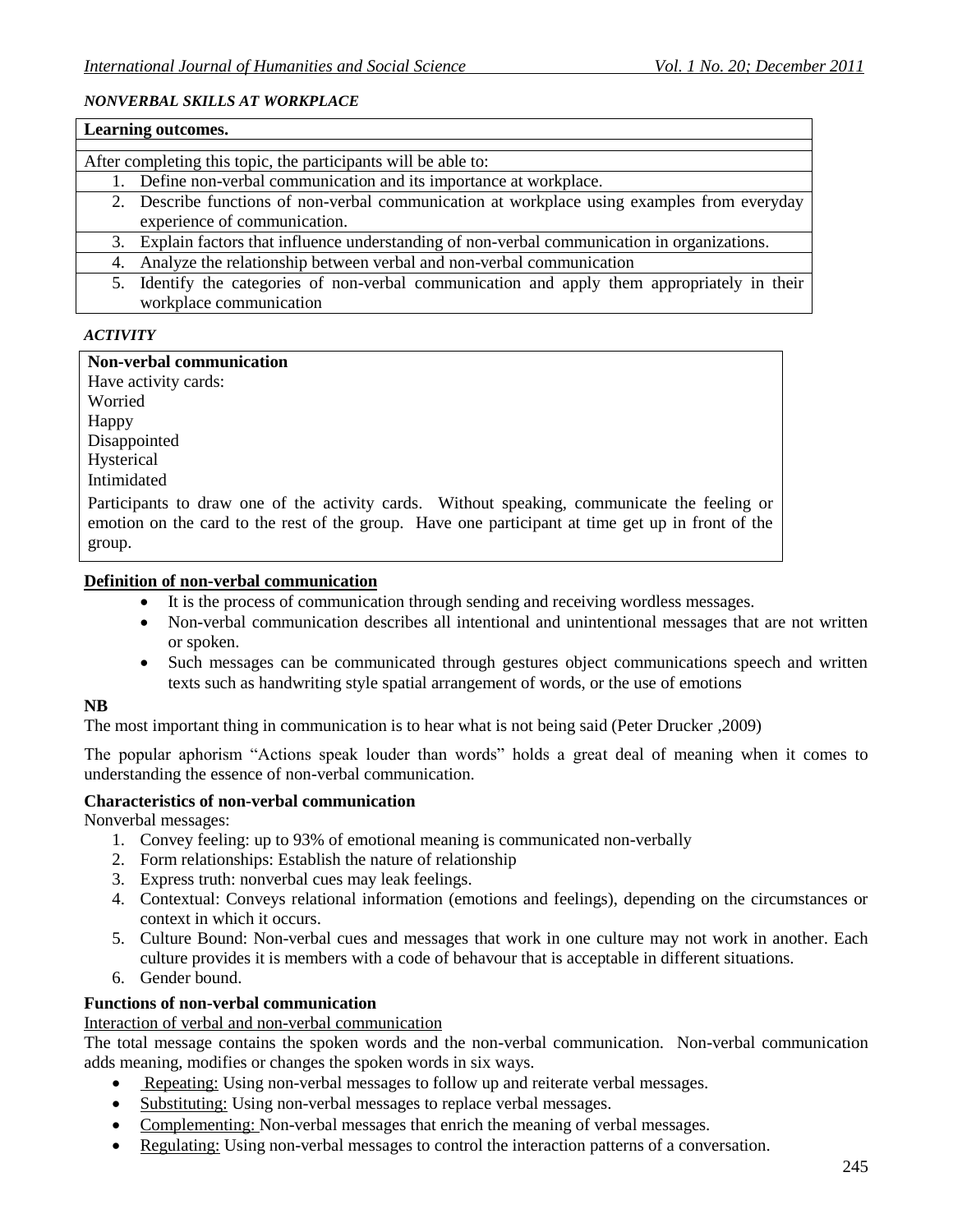- Accenting: Emphasizing parts of verbal messages.
- Contradicting; When non-verbal messages are incongruent with verbal messages.

# **Categories of non-verbal communication**

## **1. Kinesics**

Body movement, gestures, posture facial expressions and eye contact fall within the broad field of non-verbal study called Kinesics.

### **Body movements.**

They are classified into five:

- 1. Emblems: They substitute for words. Emblems are body movements that have specific verbal translations.
- 2. Illustrators: They accompany and literally illustrate verbal messages. They are aptly non-verbal sketches or pictures that accent emphasize or reinforce words. They are usually intentional and are often used in situations where the verbal code alone is unable to convey meaning accurately. Illustrators make communication more vivid and help maintain your listeners attention.
- 3. Affect displays: They are facial expressions of emotion. Facial expressions communicate emotional reactions to a message and generally mirror the intensity of people"s thoughts and feelings. These can be more accurate cue to interpreting people's emotions than the words they use.
- 4. Regulators: They control interaction, Regulators monitor maintain, or control the speaking of another individual. Regulators are culture-bound: each culture develops its own rules for the regulation of conversation.
- 5. Adaptors: They are unconscious movement of the body that originate from the nervous state of our mind. They are non-verbal ways of adjusting to a communication situation.

### **Posture**

Posture can be used to determine a participants degree of attention or involvement the difference in status between communicators, and the level of fondness a person has for the other communicators. Posture is understood through such indicators as direction of lean body orientation, arm position, and body openness.

### **Gesture**

A gesture is a non-vocal bodily movement intended to express meaning. They may be articulated with the hands, arms or body.

#### **Eye communication/occulesics**

This is the science of the movement grammar of our eyes and of facial expressions.

#### Eye contact function

Eye contact serves several important functions:

- To monitor feedback.
- To maintain interest and attention visual dominance behaviour, increase of eye contact with the hope that the person will increase attention.
- To signal a conversational turn. Eye communication can also serve to inform the other person that the channel of communication is open and that she or he should now speak.
- To signal the nature of the relationship: Relationship can either be positive or negative, amorous, hostile or indifferent.
- To compensate for physical distance.

## Eye avoidance

- When you avoid eye contact or avert your glance, you allow others to maintain their privacy.
- It can also signal lack of interest in a person, a conversation, or some visual stimulus.

### Eye grammar

- Staring eyes: Too much eye contact that either shows superiority or lack of interest a threatening attitude or a wish to insult.
- Too little eye contact: it has multiple interpretations. The gesture indicates dishonesty, impoliteness insincerity, and also shyness.
- Withdrawal of eye contact: This is considered as a sign of submission.
- Frequently looking away at people from a distance. This an extrovert's behavior, interested in knowing reactions, or to influence or scrutinize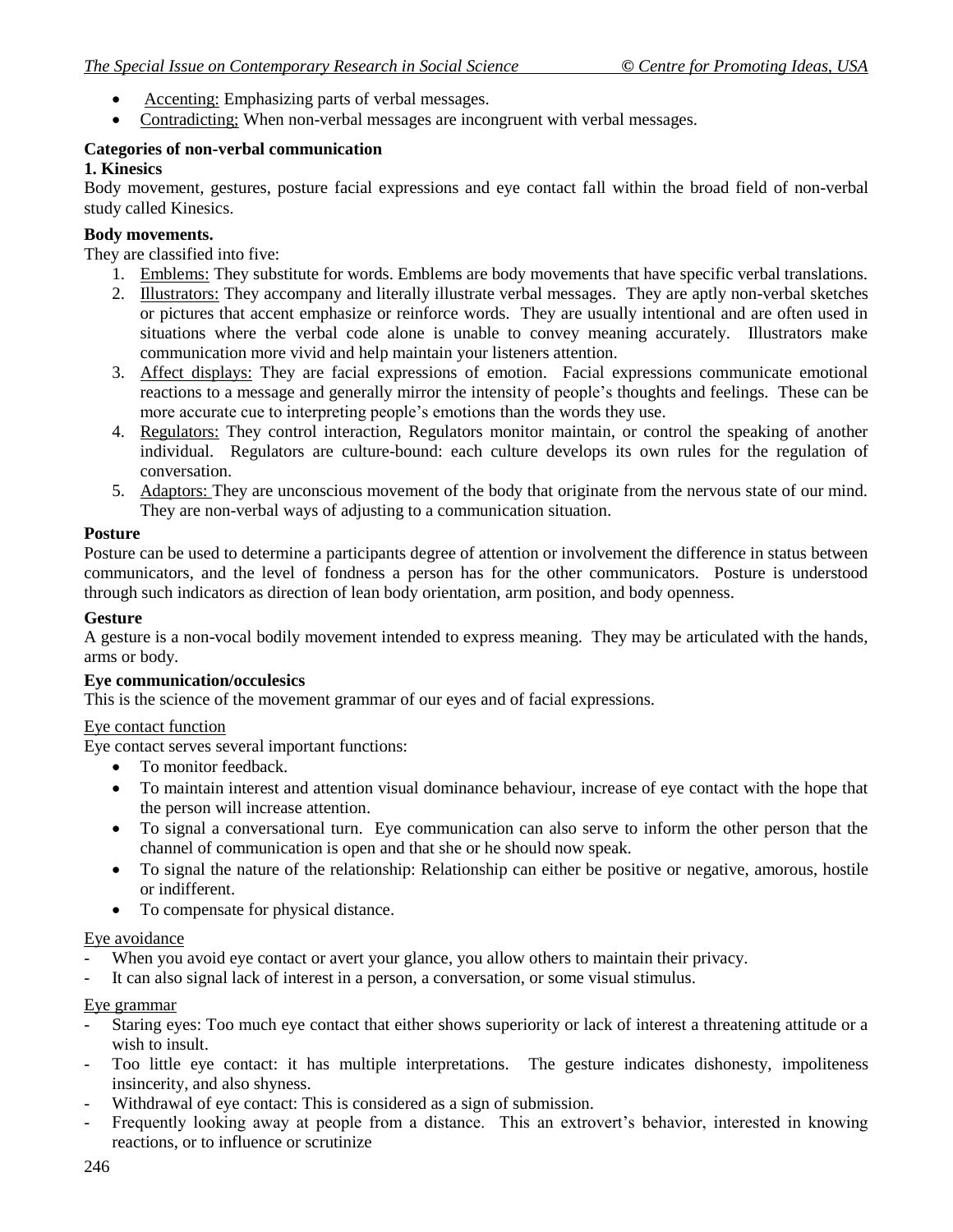- Scarlely looking at a person when in close proximity. An introvert shows this kind of behaviour when discussing intimate or difficult topics, or dislike for the other person.

### **Facial communication**

"You can read his face like an open book" is a common remark made about people whose facial expressions show a lot of transparency of expressions.

- Facial movements may communicate at least the following eight emotions.
- Happiness, surprise, fear, anger, sadness, disgust, contempt, and interest.

### **Touch/Haptics communication**

Physical contact with others is the most basic form of communication and a lack of touch in certain situations often communicates that there is a problem.

Touch may communicate five major meanings:

- Positive emotions e.g among people who have relatively close relationship (support, appreciation, inclusion, sexual interest).
- Playfulness. Playful touch lightens an interaction.
- Touch controls the behaviors, attitudes or feelings of the other person.
- Touch demonstrates the male power and dominance over women.
- Ritualistic e.g. greetings and departures.
- Task related touch –This related with the performance of some function.

Whether or not you reach out to touch other people is often determined by:

Gender differences, cultural differences and type of relationship.) We need to be especially careful about how we use haptics in an organizational environment. Touch sometimes may be misinterpreted as sexual harassment.

#### **Paralanguage**

It is the study of non-verbal cues of the voice. Paralanguage may change the meaning of words.

Categories of paralinguistic include:

- a) The voice set is the situation in which the speaker is speaking: This can include the situation, gender, mood, age and a persons culture.
- b) The voice qualities are volume pitch, tempo rhythm articulation, resonance nasality, and accent. They give each individual a unique "voice print".
- c) Vocalization consists of 3 subsections.
- Characterizers: they are emotions expressed while speaking, such as laughing, crying and yawning.
- Qualifier: is the style of delivering a message eg yelling as opposed to whispering.
- Voice interferences: are the sounds and words we use when we hesitate or not sure of the right word. Use of the occupational u'h', e'r', well, and 'you know' to indicate that we are searching for the right word. But such interferences become a problem when they are excessive and interrupt your listener"s concentration and comprehension.

The non-verbal importance of paralinguistic skills hence can be seen as extremely influencing skill when we communicate with people. An awareness of the subtle nuances of vocal qualities will help you to understand working relationships. Speaking to co-workers, employees, higher management, clients and customers needs different uses of vocal behavior. The sooner we understand the power of our vocal intonations the better we will be at our interpersonal relationships at workplace and in life.

#### **Silence**

Silence just communicates as intensely as anything you verbalize. Silence allows the speaker time to think, time to formulate and organize his or her verbal communications. Some people use silence as a weapon to hurt others (silent treatment)

- As a response to personal anxiety, shyness or threats.
- Used to prevent communication of certain messages. Silence often allows us to cool off before expressing hatred, sever criticism, or personal attacks, which we know are irreversible.
- Can be used to communicate emotional response. Sometimes silence communicates a determination to be unco-operative or defiant; by refusing to engage in verbal communication, you defy the authority or the legitimacy of the other person"s position.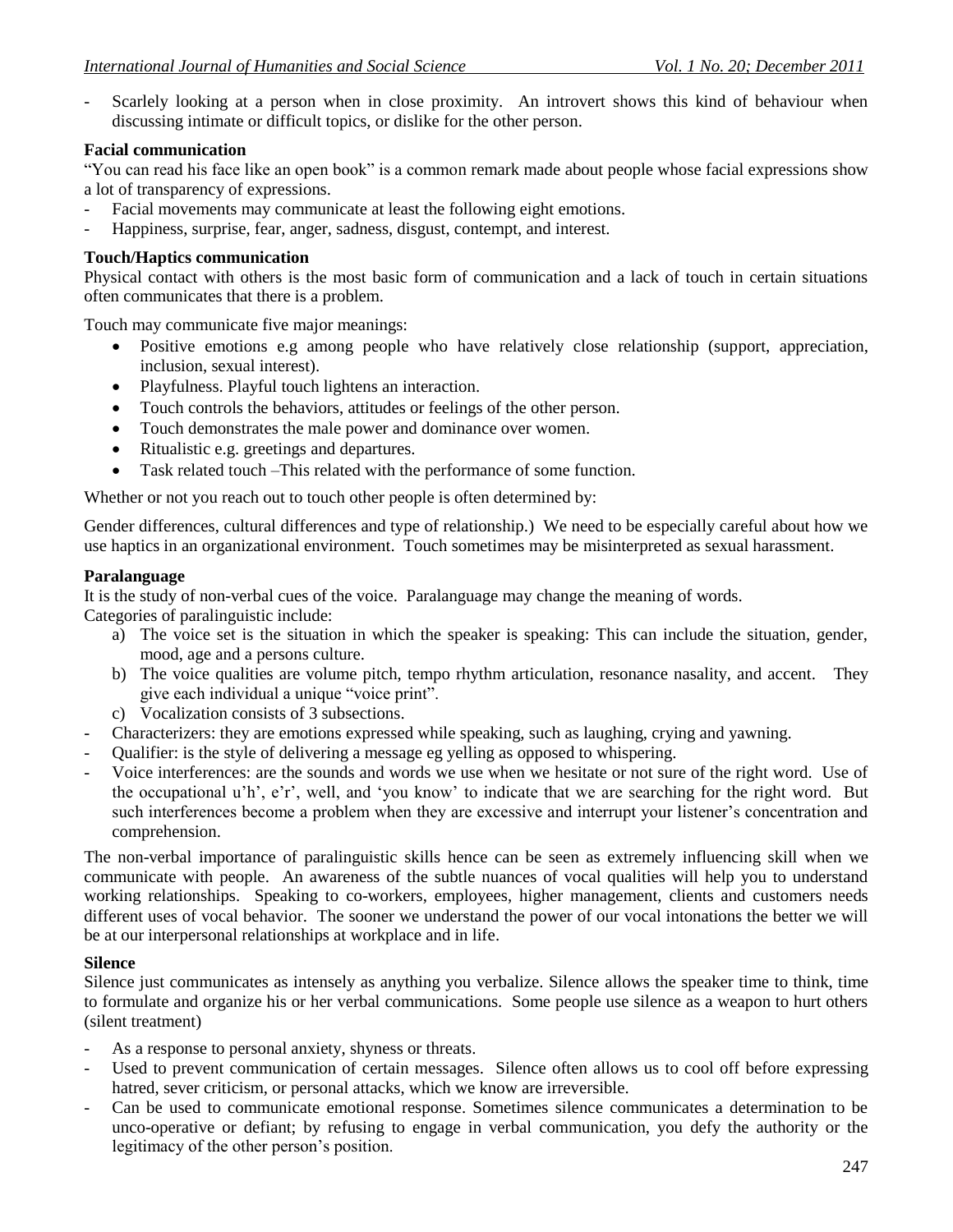- Silence can be used when one has nothing to say. James Rusell Lowell expressed this well. "Blessed are they who have nothing to say, and who cannot be persuaded to say it".

### **Proxemics/spatial messages**

This is the study of how people"s perception of space communicates information.

The four space zones identified by researchers are:

- The intimate zone
- The personal zone
- The social Zone
- The public zone

The language of space is important in the context of business as we are always involved with human interactions. Except for the public zone, very often the mix up of the other 3 zones can create problems at work.

## **Territoriality**

The possessive reaction to an area or to particular objects. Through territorial/behavior you signal ownership and status. Primary territories are your and yours alone.Secondary territories are associated with you but are not owned by you. Public territories belong to or are used by all the people.

### **Signaling status**

The size and location of the territory indicates something about status. Status is also signaled by the unwritten law granting the right of invasion. Higher status individuals have a 'right' to invade the territory of lower-status persons, but the reverse is not true e.g the boss of a large company, can barge into the office of a junior executive but the reverse would be unthinkable.

### **Territorial encroachment**

When your 'ownership' of a certain territory is challenged, this action constitutes territorial encroachment. Types of encroachment include: violation-unwarranted use of another"s territory, invasion-entering the territory of another and thereby changing the meaning of that territory.Contamination-occurs when a territory is rendered impure e.g. smoking, or obscenity.

### **Reactions to encroachment**

- Turf defenses: defending your territory against the intruders and expelling them.
- Insulation: erecting some sort of barrier between yourself and the invaders.
- Linguistic collusion: you would speak a language unknown to the outsiders or use professional jargon to which they are not privy.
- Withdrawal: you can leave the territory. Violation of space whether personal social or public, can create a wrong impression and lost business opportunities Culture differences affect the distance of zones. In multicultural groups, one needs to quietly observe the accepted proxemics of different groups and interact accordingly.

Different perceptions of personal space can be a problem in organizations, particularly with different cultural groups. Space influences what we talk about with others. For example the way meetings are arranged. A round table formation encourages participation among members. Another important aspect of space is the architectural design of buildings. The trend today is to have open office spaces and not closed layouts. The explanation given is that open offices induce increased communication that results into instant feedback and better interpersonal relationship.

## **Art factual communication**

Artifacts are the personal items we wear or keep close to us. The non-verbal message signals that an individual sends across through appearance, clothing, style, perfume, etc.

The way your private spaces are decorated communicates something about who you are.

## **Chronemics/time/temporal communication**

Time can be viewed from two major perspectives: cultural and psychological.

## **Cultural time**

Three types of cultural time are identified

- 1. Technical time: is precise, scientific time.
- 2. Formal time: refers to the manner in which a culture defines time.
- 3. Displaced and diffused time orientation. In displaced time orientation, time is viewed exactly.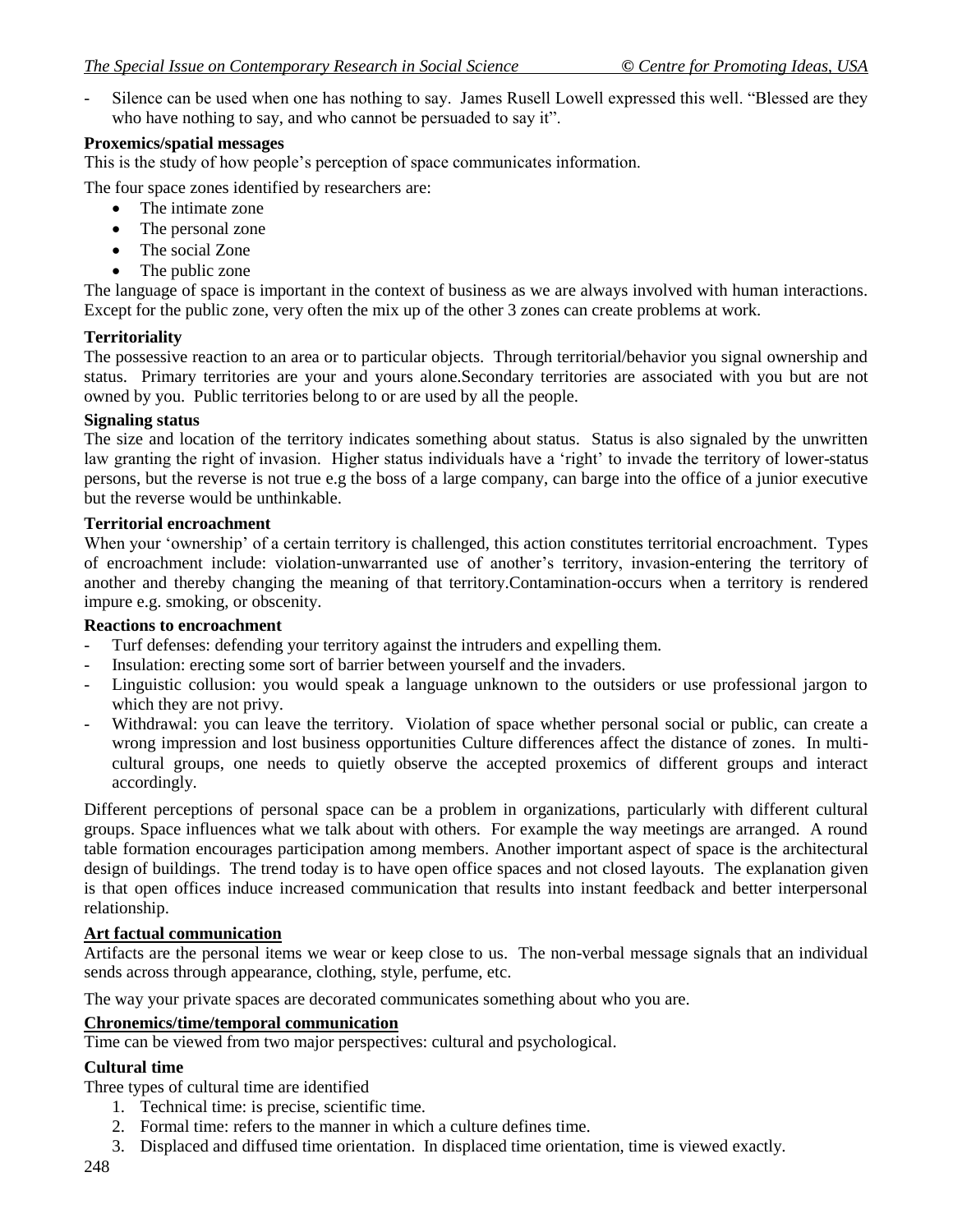Diffused time orientation: time is seen as approximate rather than exact.

#### **Psychological time**

It refers to the importance placed on the post, present, or future. Past orientation: you give particular reverence to the past.

### Present orientation

#### Future orientation

The time orientation that people develop depends a great deal on their socio-economic class and personal experiences.

#### Time and status

Time is especially linked to status consideration. The way we use our time tells others about our sincerity of purpose, our dedication to our work, and how serious we are at work.Unscheduled visits, long telephone chats, absence of time log books, long memos, and mixing up personal work with office work are major time robbers. Time robbers reduce our efficiency at work and results into poor time management. The more we get competitive and professional, more pressure we will have on ourselves to respect time.Today"s fast paced business world is a slave of time. Time management has emerged as a vital factor in organization today.

#### *Conclusion*

We need to develop proficiency in understanding our non-verbal and those of others so that our interpersonal relationships and communication do not suffer. Good verbal and non-verbal communication skills are the real assets and we must capitalize on them.

# **ACTIVITY**

# **Catching the chicken**

- 1. Ask for a volunteers from the group
- 2. While three of the volunteers step out of the room, ask the rest of the group to sit in a circle.
- 3. Ask the remaining volunteer to step into the circle and ask her to imitate the action of catching a chicken in a barn.
- 4. The volunteer has to use only actions to do this and neither she nor the rest of the participants can speak through the training game. They are not to reveal the training game that is going in any way to the volunteers coming into the room.
- 5. You will also tell them that the volunteers will come into the room and help her in her task of "catching the chicken".
- 6. Now step out of the room and send the other volunteers into the room at intervals of around one minute. When you send them **in** ask each of them to join their colleague in whatever they find he doing and help her out.
- 7. After all 3 volunteers have come into the room and the training game has continued for another minute, have the participants stop the game.
- 8. Begin with the last volunteer ask her what she thought she was doing,  $3<sup>rd</sup>$ ,  $2<sup>nd</sup>$ .

#### **Debriefing of the game**

In the debrief draw their attention to how it is normal for people to interpret the behavior (nonverbal communication) of a person and respond to it rather than clarifying the communication. Remind them that while the people inside were told not to speak or reveal in any way the training game that was going on, the volunteers outside were not restricted in anyway, yet they chose not to ask anybody about what was going on, rather they jumped in right away and started imitating the leader.

This behavior is true especially when the person who is communicating is a leader.

#### *MEETINGS AT WORKPLACE*

| <b>Learning objectives</b>                                                                             |  |
|--------------------------------------------------------------------------------------------------------|--|
| After completing this topic, participants will be able to:                                             |  |
| 1. Conduct meetings with a clear purpose and full involvement of members to help make sound decisions. |  |
| 2. Write minutes and make correct use of documents in a meeting.                                       |  |
| 3. Avoid bad habits in meetings, so as to take part in meetings effectively.                           |  |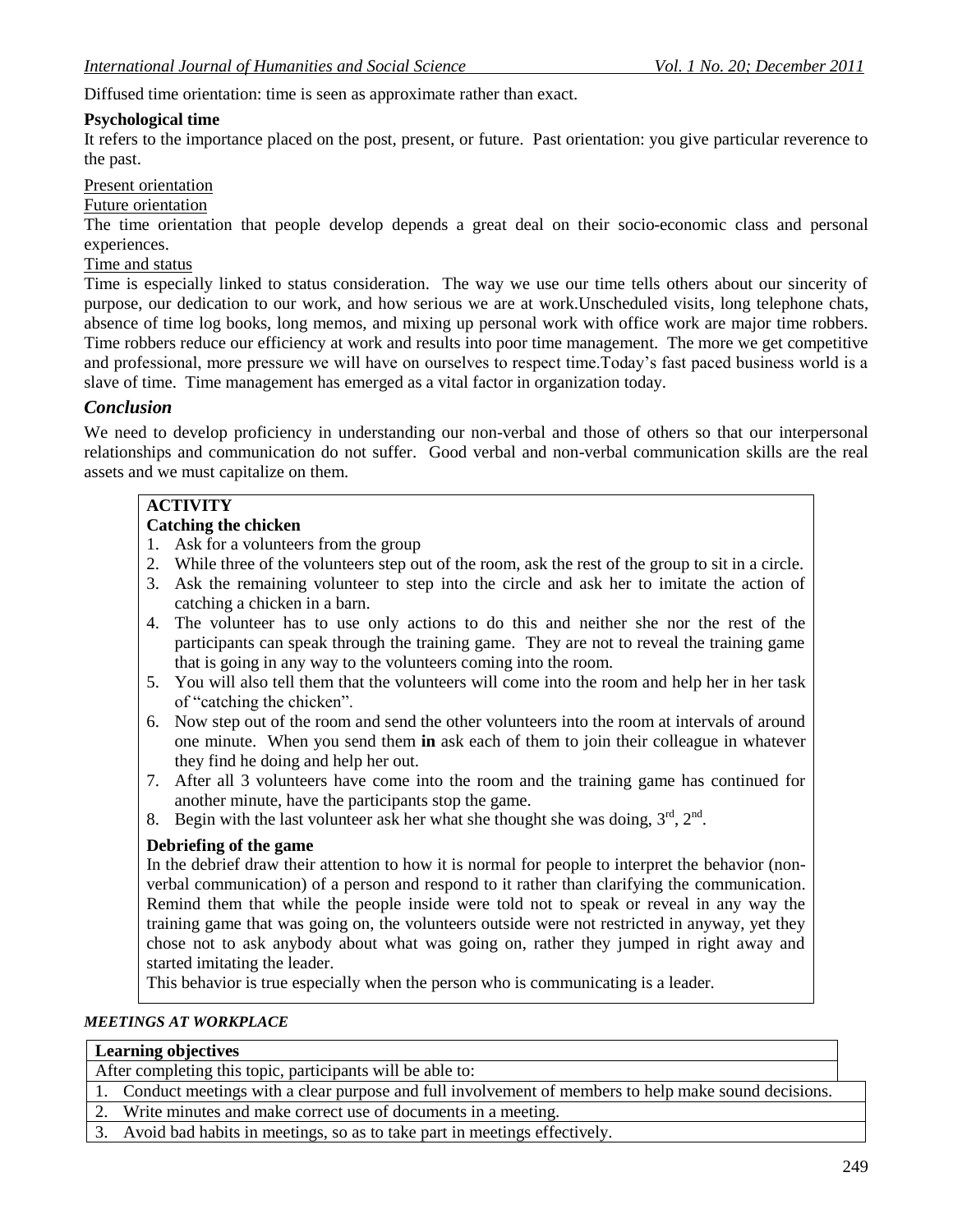Any organization which has a number of members needs to hold regular meetings of various kinds. It will need to bring its members together to exchange information to solve problems, to take decisions and to make sure that each section or department knows what is going on in other areas of the organization.poorly run meetings can be lengthy, dull affairs, which seem to be controlled by people who like the sound of their voice and which rarely make any impression on the day-to-day running of the organizations.To safeguard against this, it is essential that everyone who is involved in a meeting has a clear idea of its purpose and contributes fully and effectively to the discussion.

### **Why meetings are poorly run?**

### **Purpose**

Meetings that do not have a clear goal or purpose are meetings called for the sake of having a meeting. These seldom achieve much and are often a substitute for real action.

### **Planning**

Poor planning can mean that people do not get the information they need to help them make a sound decision. The most obvious symptom of poor planning is when the convener/chairperson has not prepared an agenda or organized the venue.

## **Participants**

Participants can undermine a meeting by not having the skills to communicate effectively, or by being allowed to get away with disruptive behavior and hidden agendas.The chairperson may have ineffective facilitation skills or be working on an agenda that is at odds with the purpose of the meeting.

### **Why have a meeting?**

- Helps coordinate activities involving a number of people or work groups.
- Meetings are used to negotiate sales, investigate problems, plan events, and develop new procedures and so on.
- Through meetings people can keep up-to date with developments and changes, which means better planning and co-operation between sections.
- Meetings give people an opportunity to share ideas and help develop team spirit.
- More effective problem solving.

#### **Common factors of meeting**

#### **Goals**

Goals and aims have been identified which the meeting elects to achieve

#### **Outcome**

The members of the meeting have an interest in the outcome of its business.

## **Interests**

Participants represent sectional or official points of view.

#### **Action or information**

A problem situation, plans or attitudes need to be resolved or crystallized,

#### **Deadlines**

The business of the meeting takes place within a limited time scale which affects the potential effectiveness of decisions or the relevance of information.

#### **Leadership**

Someone has assumed or been assigned the leadership of the meeting.

# **Key steps to organizing a meeting**

There are four key steps that must be managed in order to get the most from meetings:

- Plan the meeting
- Conduct the meeting
- Record meeting outcomes
- Follow up meeting outcomes

## **Planning the meeting**

Good planning pays off through increased satisfaction with the process and outcomes. The four steps for planning an effective meeting are usually the responsibility of the chairperson.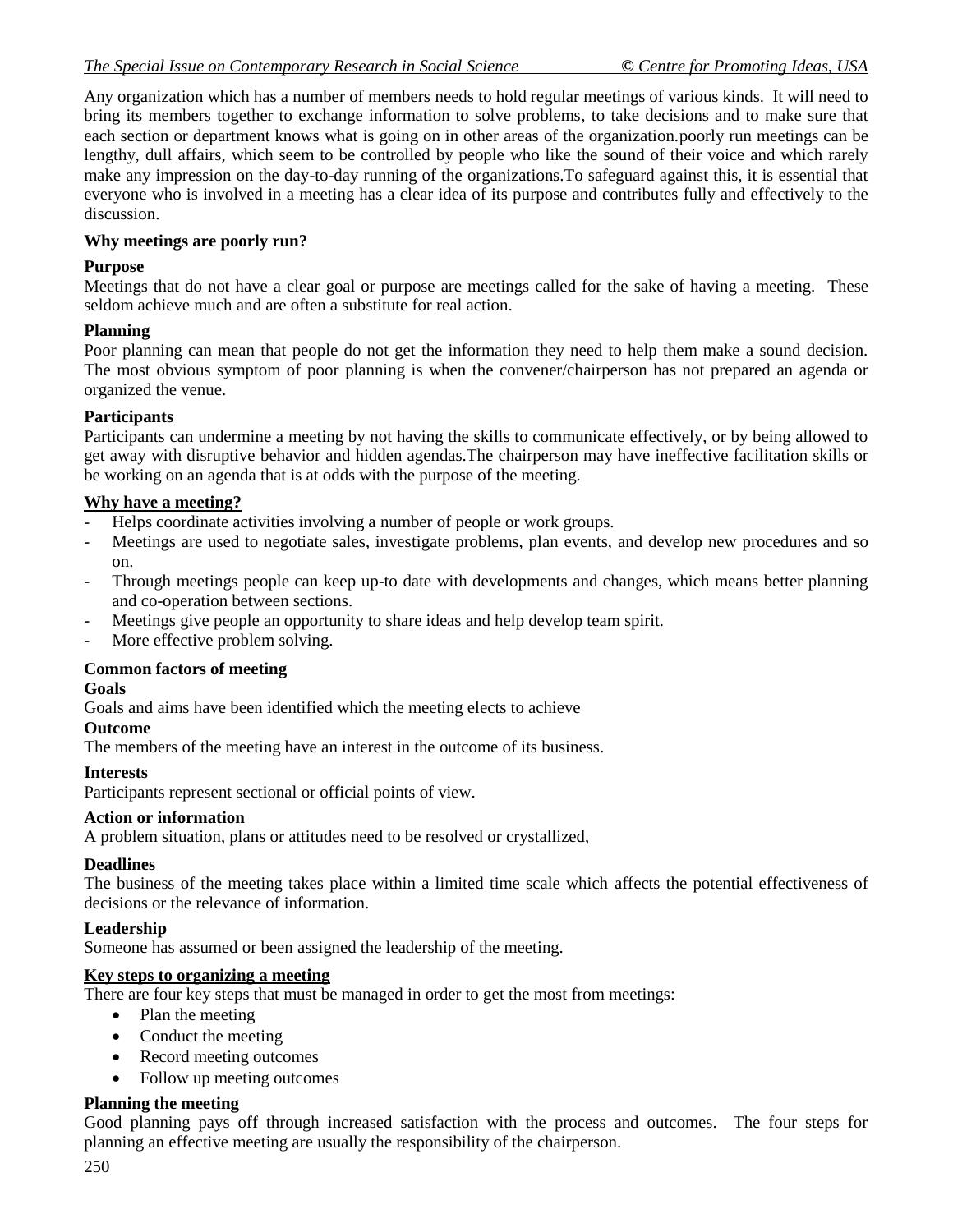- 1. Determine the purpose of the meeting
- You should be able to tell people what will be achieved by having the meeting.
- Let the outcome be something tangible.
- 2. Organize the venue

The room chosen should be quiet, and big enough for you to use charts and audiovisual equipment without anyone having to move in order to see them.

Test-run all equipment it must work effectively.

### 3. Room layout

Preliminary notification of date, time, place and purpose. Set the meeting time well in advance and check that the key stakeholders are available at that time.

- Follow telephone communication with a notice of meeting and a draft agenda.
- Invite participants to submit items for an agenda, which will be set out closer to the meeting time. Make sure each person knows why they are being invited. This allows them to prepare their thoughts in advance.

### **The agenda**

An agenda helps the chairperson to structure the meeting and the secretary or minute-taker to keep track of what is being discussed. It needs to include the most important items and be sent out in advance.

- An agenda can be considerably enhanced by providing an explanatory note.
- An agenda acts both as a running order, schedule and time-table during a meeting. The adroit chairman will ensure that agendas are not allowed to become too long or ponderous.
- Careful thought may also be given to the position of an item of business on an agenda.

## **Pro forma for an agenda**

The agenda usually follows a structure and lists standard items:

- Welcome
- Apologies for absence
- Special event
- Confirmation of minutes of the previous meeting
- Business/matters arising out of minutes
- Correspondence sent and received
- Reports
- Adjourned business (any business carried over from a previous meeting to be dealt with before new business
- **General business**
- Any other business
- Close of meeting (details of the next meeting)

#### **NB**

The agenda must list a realistic number of items for discussion and give an appropriate time for each one.These items should be prioritized and ordered according to their urgency and importance.

It is useless to overload an agenda if there is not enough time for discussion

Indicate a realistic time frame for discussion next to each item.

#### **Hidden agenda**

Apart from the written or open agenda, which outlines the topics to be discussed, some people bring with them issues that make up their 'Hidden Agenda'

These refers to issues raised in discussion which relate to private or individual goals. In such cases individuals try to push through decisions that will benefit some people but not the whole group.

#### Identifying hidden agenda

A number of verbal and non-verbal background signals can be useful indications.

- $\triangleright$  One person regularly interrupting others while they are speaking or disrupting logical discussion in other ways.
- $\triangleright$  Two people supporting each other on every issue, especially if the support is personal rather than related to the topic under discussion.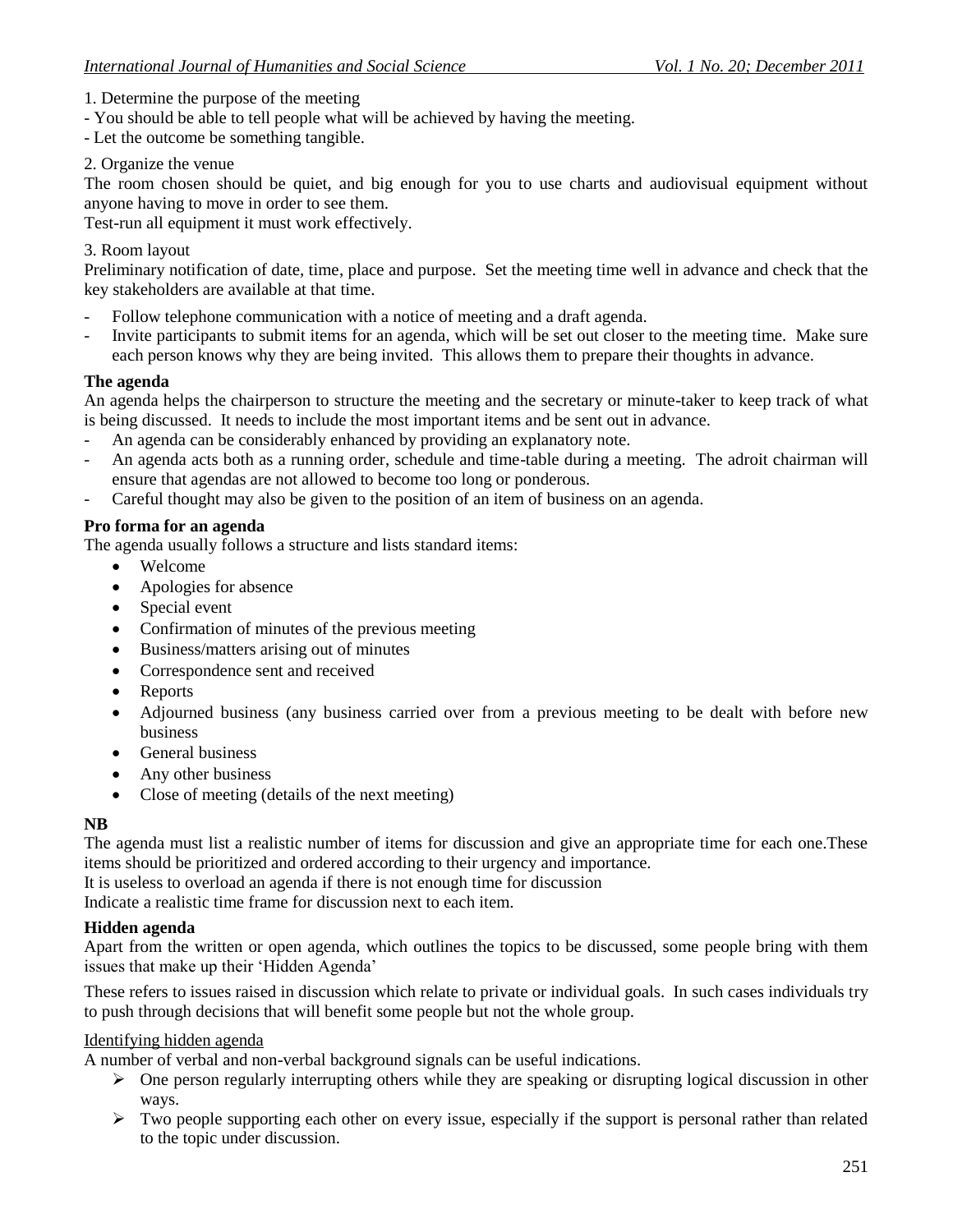- $\triangleright$  Attempts to debate people's characters rather than the ideas they put forward.
- $\triangleright$  The amount of airtime commanded by one speaker-individuals who talk far more than they listen, either see themselves as more important than others or may be trying to stop others having their say.

## **Conducting the meeting**

Most people simply turn up to a meeting and let it "happen" which is why many meetings seem to miss the mark.

### **Planning the seating arrangement**

- Seating arrangements influences the kind of interaction that takes place.
- The ideal seating arrangement the circular or oval shape allows everyone to see everyone else. This results in better communication between members and effective control and participation by the chairperson.
- This type of seating arrangement lessens the possibility of some members of the meeting becoming dominant.

## **Rectangular shape**

It can lead to problems such as meetings within meetings.

The chairperson may find it difficult to maintain control.

### **How to take part in meetings effectively**

- Listen first- Each meeting develops its own climate. By listening and waiting, you will be able to assess not only the general climate, but also the moods and attitudes of individuals. Test the temperature first before diving in.
- See where the land lies most meetings tend to comprise sub-groups or causes allied to achieve common objective.
- Timing: time when to speak, if you contribution is to be effective.
- Succinctness: keep your points short and simple use any previous arguments to support you opening statement. Justify your points with generally appreciated examples and stress your main contention when closing.
- Involving others: make reference to contributions of others if they are relevant to your point of view.
- Loss of face: one of the hurts which goes deepest and which people least forgive is when someone makes them to "lose face" in the company of colleagues. Consideration for others and the ability to construct "face-saving" formulate approaches and remarks is one of the most important skills which those who take part in meetings need to acquire.

## **Integrity not obduracy**

The mark of the mature person is that he or she has the strength of personality to defer to a superior argument – graciously.

## **Courtesy**

Bad habits in meetings are such as:

- Interrupting someone by 'talking over them'
- Exchanging winks or grins with a neighbor as a means of criticizing what is being said.
- Showing annoyance by switching off or sulking silently.
- Showing boredom by longing or doodling
- Loosing temper
- Belittling others when speaking
- monopolizing the proceedings by being long-winded
- Failing to show attention and then showing it.

Being ready for opposition views and standpoints and positions must therefore be critically examined and the ground set for answering criticism.

Being informed: appearing misinformed or "behind" the times invalidates the force of any contribution.

## **Activity**

The participants to debate on the following assertions.

- 1. Contributing effectively at meetings has more to do with listening than speaking.
- 2. Meetings are for bureaucrats. The doers are usually out of the office, busily doing!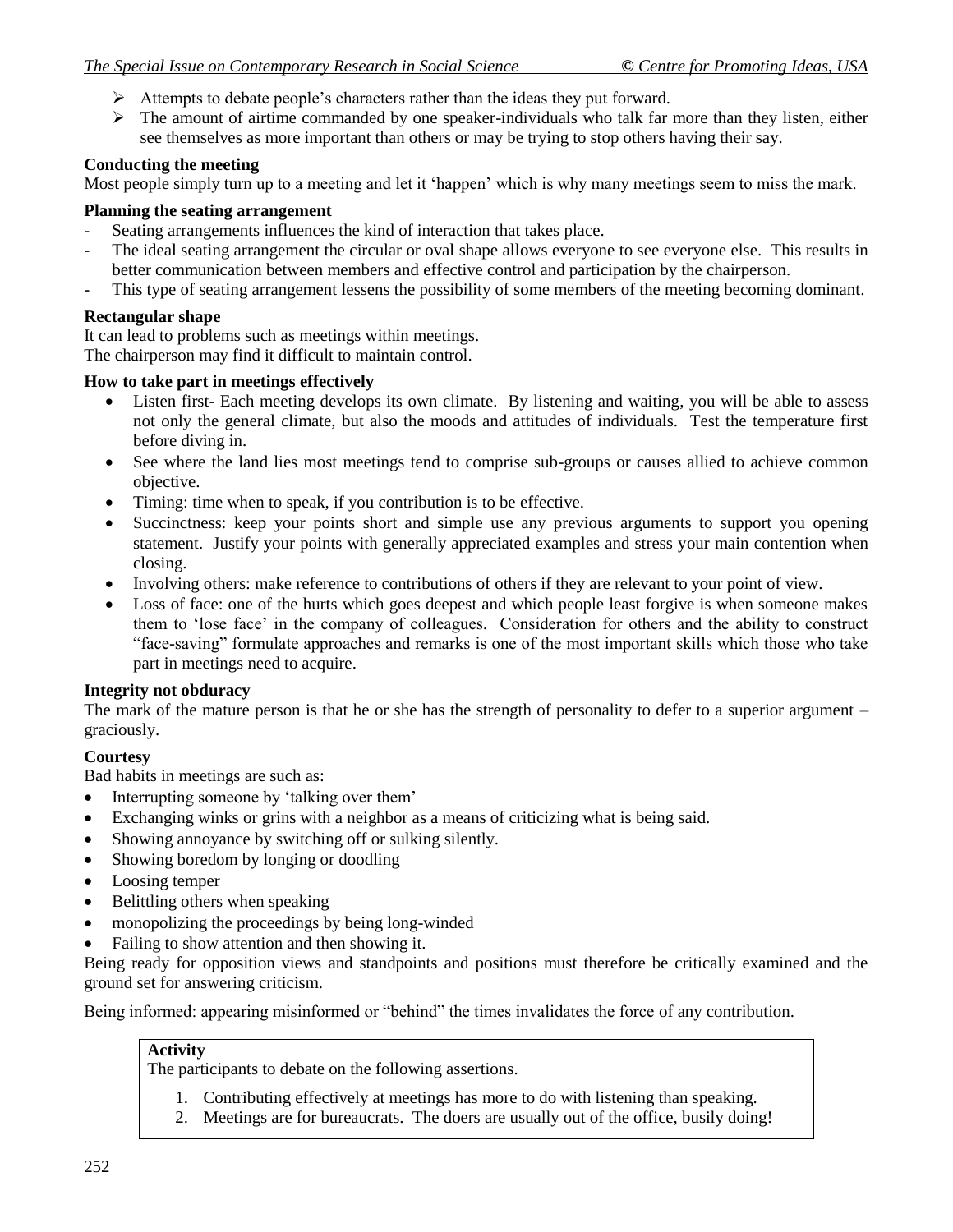### *ORAL COMMUNICATION AT WORKPLACE*

| Learning Objectives                                                                |  |  |  |
|------------------------------------------------------------------------------------|--|--|--|
| After completing this topic the participants will be able to:                      |  |  |  |
| 1. Use face to face communication effectively for successful interactions and work |  |  |  |
| performance.                                                                       |  |  |  |
| 2. Describe the factors that affect face to face communication at the workplace    |  |  |  |
|                                                                                    |  |  |  |

It is the exchange of ideas or information by spoken word. In a business setting it can take place between two people or within groups of any size, at every level of every kind of organization face-to-face communication is the oxygen in the life-blood of business and public service organizations. Despite the efficiency and speed of modern telecommunications-essential in their way- there is no totally acceptable substitute for people talking and reacting in close, direct contact.

#### **Why many people prefer face-to- face communication**

- 1. This medium provides people with "a total impression" in a way that written communication or telephone calls do not.
- 2. The medium permits instant feedback.
- 3. Allows non-verbal usage.

#### **Factors affecting face-to-face communication**

- Plan beforehand- have supporting notes and documents to hand.
- Explore opposing points of view look at the situation from the other point of view and have counterarguments ready if needed.
- Check out the location of the contact-
- It helps to be familiar with surroundings whether for a meeting or interview.
- Exclude interruptions and distractions- these prevent concentration.
- Consider the person or people you will be seeing  $-$  it pays to be well informed. Know what makes people tick.
- Select a mode of speaking appropriate to the situation- being over-familiar and 'chatty' or reserved and formal may prove blocks to effective communication depending upon the context of the dialogue.
- Check your appearance-dress signals what we represent, or how we wish to be accepted.

#### **Tips on face-to-face communication**

#### **1. Mannerism**

Avoid irritating unpleasant or discourteous mannerisms of speech, gesture or posture.

#### **2. Thinking**

Think before you speak – once a statement is uttered it may be difficult to retract.

#### **3. Courtesy**

The effective communicator is always courteous. Avoid: interrupting, contradicting, showing off, loosing your temper, being condescending or showing boredom or impatience.

#### **4. Timing**

Choose the right moment to speak.

#### **5. Listening**

Failing to listen to someone is not only a grave discourtesy but also may result in your looking silly or making a faux-pas.

#### **6. Structuring**

Structures points logically and express them in connected phrases and sentences.

#### **7. Styling**

Strive to ensure that the manner in which you speak is appropriate to the circumstances. Choose your words and expressions carefully, mindful of the personalities and backgrounds of others present. It is easy to give offence but difficult to overcome its effect.

#### **Reacting and contributing**

Ensure you make some positive contribution to a dialogue.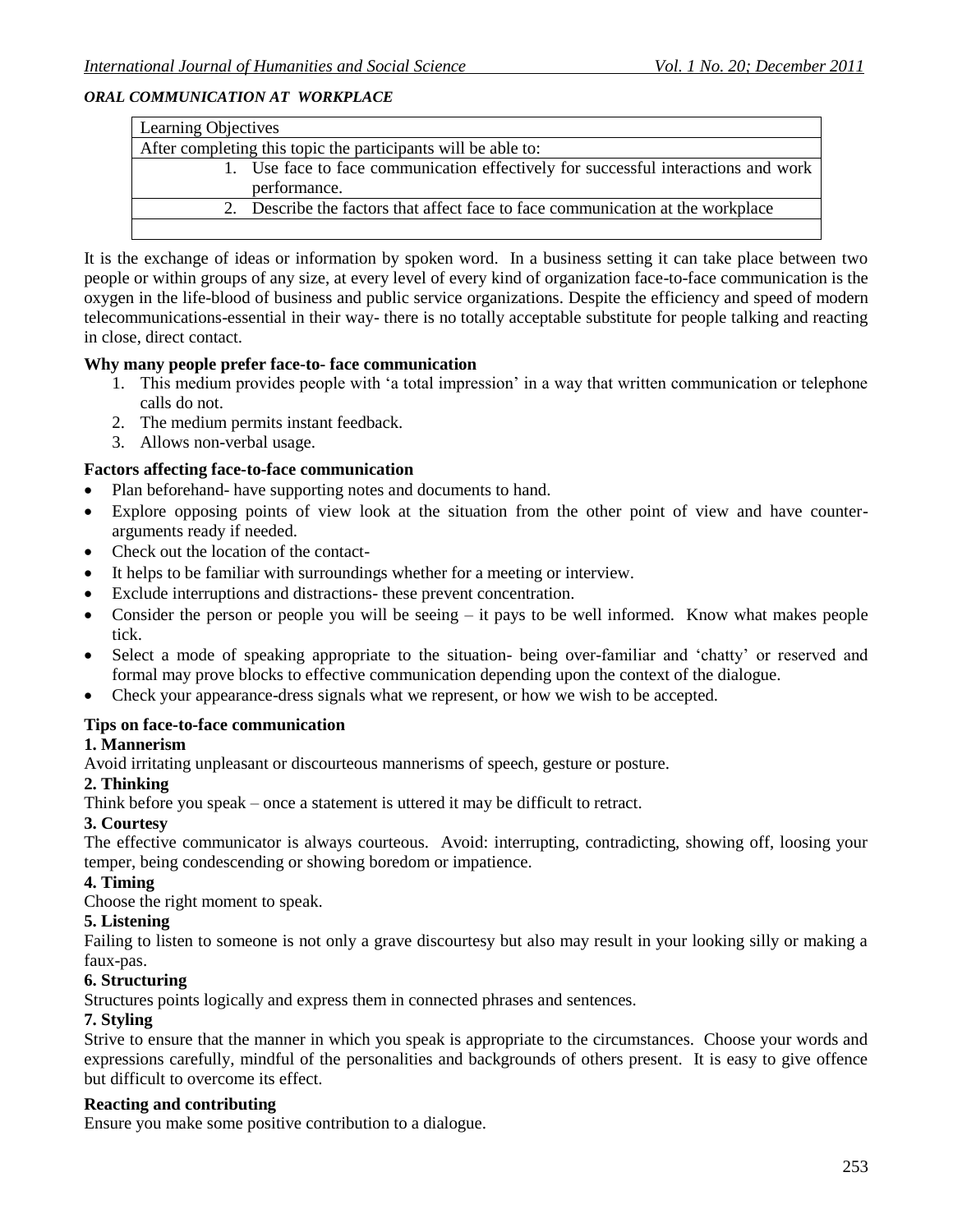Talking point

Effective oral communication techniques tend to be overlooked because people are loath to admit-even to themselves – that they are less than expert in any aspect.

## **ADAPTING TO DIFFERENCES : CULTURE AND GENDER**

# **Learning objectives** After completing this topic, participants will be able to: 1. Appreciate workforce diversity, and use it for the benefit of the organization. 2. Analyze factors that cause cross cultural and intercultural communication problems and try to overcome them.

3. Communicate deeply, sensitively and strategically in a multi-cultural environment

# **Intercultural communication**

Is communication between people living in the same country but from different cultural backgrounds. Over time a culture develops distinctive national patterns of communication and social behavior. These patterns affect the way people communicate and act as individuals or in groups.People working in a multicultural environment must acquire new skills and knowledge about other cultures. The more sensitive a person becomes to the diverse cultural factors the more successful will the person be in getting into the right frame of reference for communicating ideas with people from other cultures.

The factors that cause cross cultural and intercultural communication problems, owing to lack of knowledge about the other culture are:

- Social customs
- Values and beliefs
- Names and titles
- Sense of time
- Social conduct
- Language/speech for communication
- Non-verbal communication
- Exchanging business cards
- Being ethnocentric
- Believing in the stereotypes.
- Life concerns
- Dress
- Rules of politeness. Who can speak to whom and who can begin a conversation
- Courtesies in speech such as when to say 'please', 'thank you' or 'excuse me'.
- Use of humor and irony.

# **Overcoming cultural barriers**

Cultural sensitivity leads to better communication. Therefore, a global manager can overcome cultural barriers and be an empathetic communicator by.

- 1. Knowing your own culture first-foreigners may ask you curious questions about social and cultural norms as followed in your culture.
- 2. Take interest in other cultures e.g. pay attention to the non-verbal cues of other culture.
- 3. Avoid being ethnocentric and judgmental. At no cost must you make your business client feel that your country"s culture is the best. Every culture is as good as the other.
- 4. Be a good observer and listener backed by right cognitive skills of other cultures, and keep unbiased mind.
- 5. Practice flexibility in accepting a new way of looking at individuals –by doing this you will help yourself in not stereotyping individuals.
- 6. Avoid derogatory labeling
- 7. Provide training